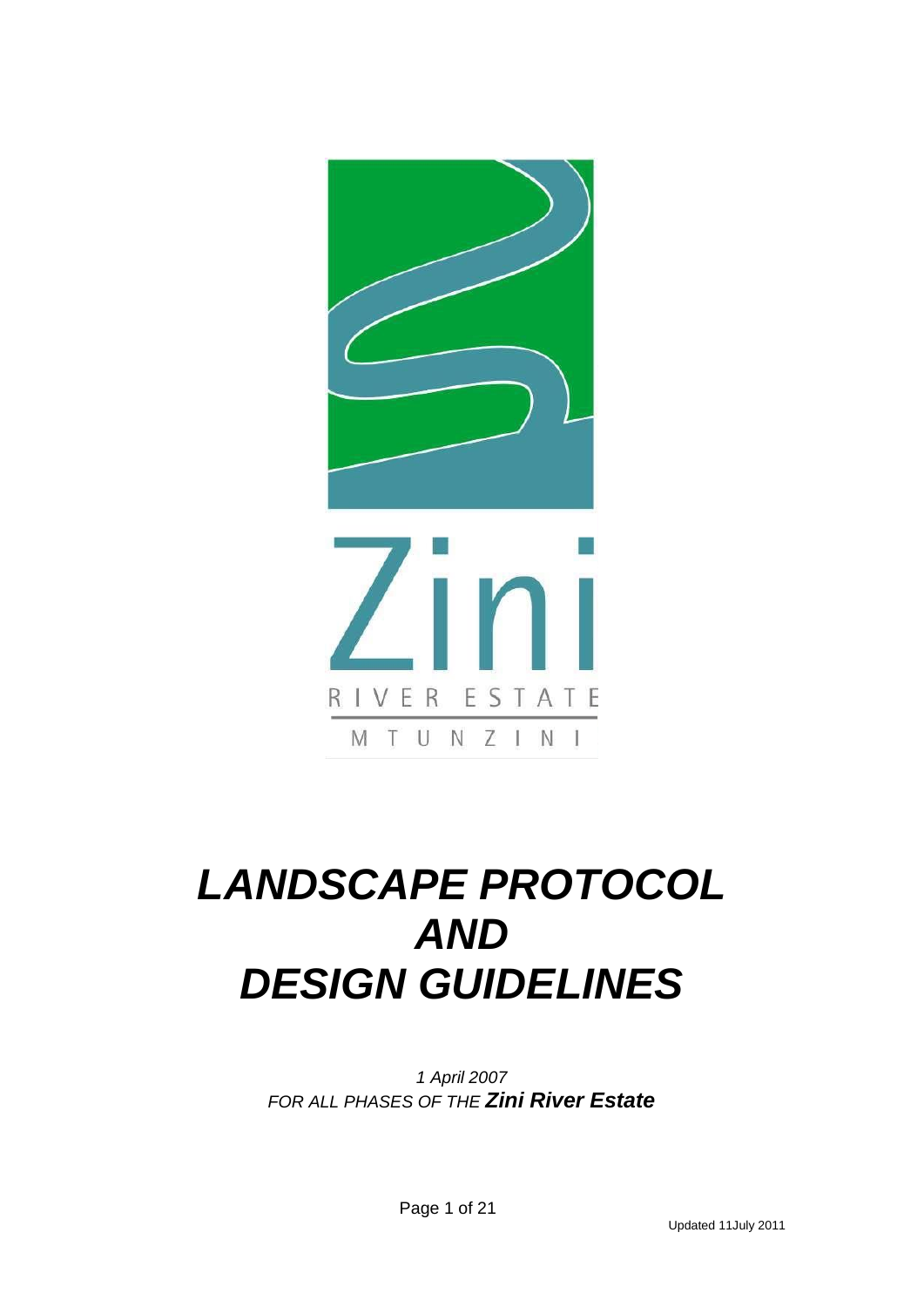# **INDEX**

|                        | <b>ITEM</b>                                                                                                                                                                                                                                                                                          | <b>PAGE</b>                                                    |
|------------------------|------------------------------------------------------------------------------------------------------------------------------------------------------------------------------------------------------------------------------------------------------------------------------------------------------|----------------------------------------------------------------|
| i.<br>ii.              | <b>INDEX</b><br>LANDSCAPE CONTRACTOR'S PROTOCOL AGREEMENT                                                                                                                                                                                                                                            | 2<br>3                                                         |
|                        | <b>LANDSCAPE CONTRACTORS PROTOCOL</b>                                                                                                                                                                                                                                                                | 4                                                              |
| 1.<br>$\overline{2}$ . | ACCREDITED LANDSCAPE CONTRACTORS<br>THE PLAN APPROVAL PROCESS                                                                                                                                                                                                                                        | 4<br>4                                                         |
|                        | <b>LANDSCAPE DESIGN GUIDELINE</b>                                                                                                                                                                                                                                                                    |                                                                |
| 1.<br>2.<br>3.         | <b>INTRODUCTION</b><br>THE DESIGN PROCEDURE<br>PLANTING PALETTE FOR REHABILITATION AND LANDSCAPING                                                                                                                                                                                                   | 4<br>5<br>6                                                    |
|                        | FOREST TREES AND SHRUBS<br>3.1<br>SWAMP FOREST TREES AND SHRUBS<br>3.2<br>3.3<br><b>BUSH CLUMP TREES AND SHRUBS</b><br>3.4<br>FORBS AND GROUND COVERS<br><b>CYCADS</b><br>3.5<br>3.6<br>LAWN GRASSES<br>3.7<br><b>FOREST UNDERSTOREY GRASSES</b><br>3.8 VELD GRASSES<br>3.9<br><b>WETLAND PLANTS</b> | 9<br>$\boldsymbol{9}$<br>9<br>10<br>12<br>12<br>12<br>12<br>12 |
| 4.                     | <b>BIBLIOGRAPHY</b>                                                                                                                                                                                                                                                                                  | 14                                                             |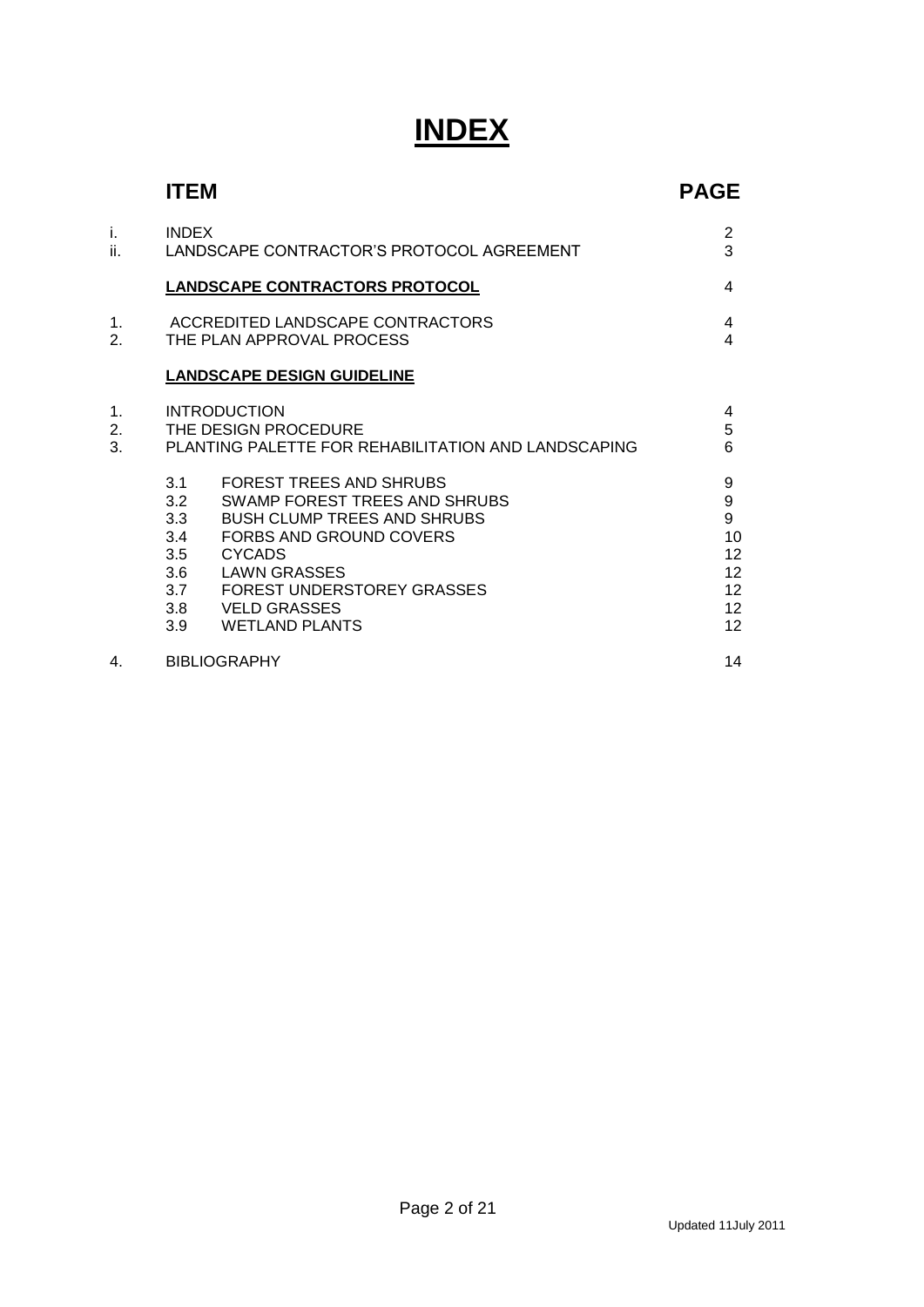# **LANDSCAPING ARCHITECT PROTOCOL AGREEMENT**

*(To be completed and signed by both parties in respect of all work carried out on Zini River Estate)*

# 1. **PARTIES**

1.1 **Zini River Estate Homeowners Association** – (ZREHOA)

Registration No.2006/026896/08

1.2 ……………………………………………………… **(The Landscape Architect)**

Company Registration Number: …………………

Workman's Compensation Number:……...……………

# 2. **ACKNOWLEDGEMENT:**

The Landscaping Architect hereby acknowledges that a copy of the Contractor's Protocol and the Landscaping Guidelines and Annexure "B" in respect of the EMP was issued to him/her. This is in terms of work carried out on ZREHOA and that he/she accepts the obligations in favour of ZREHOA, and that this agreement stands in respect of all present and future work carried out on the Estate. ZREHOA reserves the right to amend this protocol from time to time. The Landscaping Architect will be advised of any such amendments.

Zini River Estate Homeowners Association Registration No. 2006/026896/08 P.O. Box 176, Mtunzini, 3867 Tel : (035) 3402751 Fax : (035) 3402750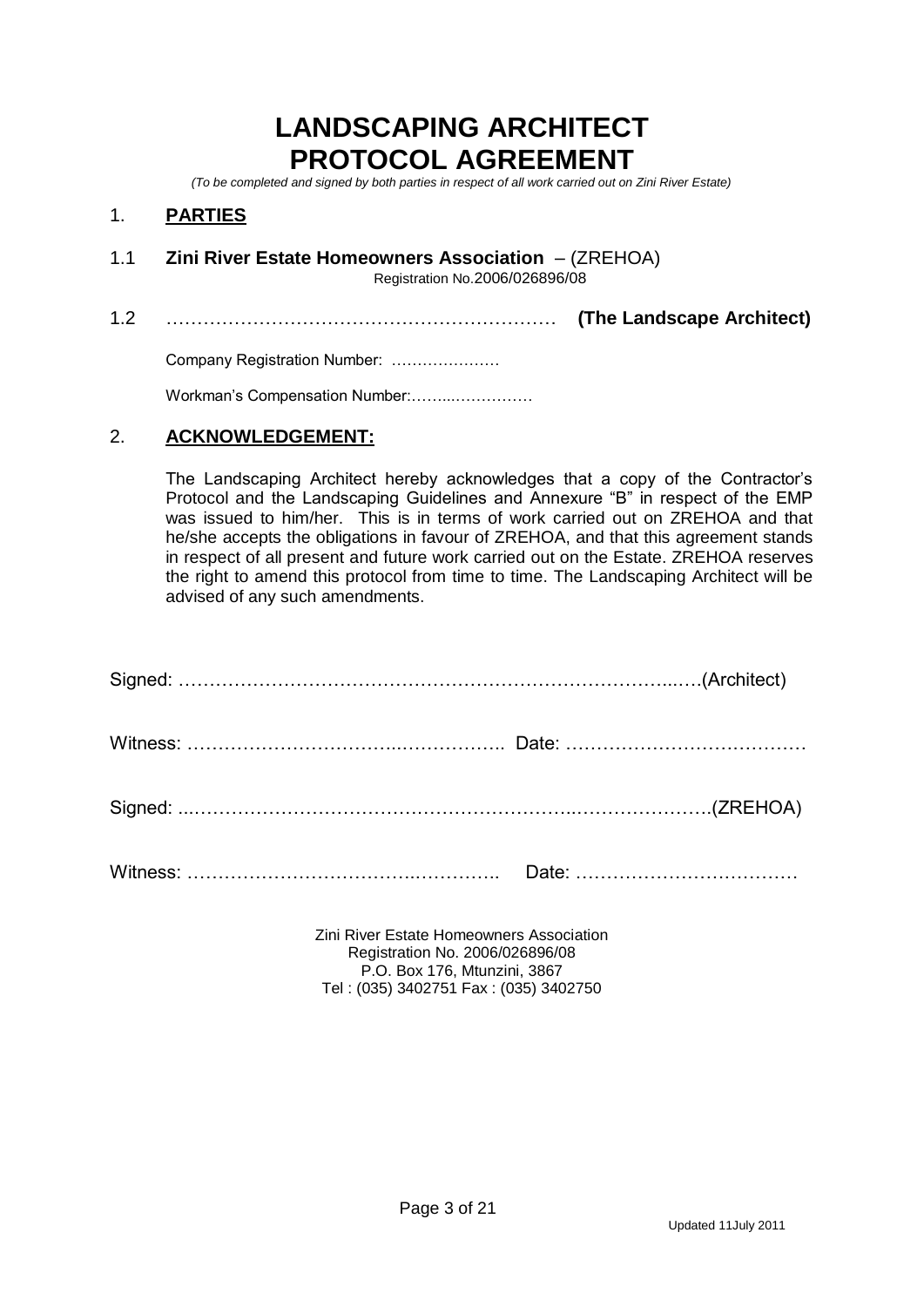# **LANDSCAPING CONTRACTOR'S PROTOCOL AGREEMENT**

*(To be completed and signed by both parties in respect of all work carried out on Zini River Estate)*

# 1. **PARTIES**

1.1 **Zini River Estate Homeowners Association** – (ZREHOA)

Registration No.2006/026896/08

1.2 …………………………………………………… **(The Landscape Contractor)**

Company Registration Number: …………………Workman's Compensation Number:……...……………

# 2. **ACKNOWLEDGEMENT:**

2.1 The Landscaping Contractor hereby acknowledges that a copy of the Contractor's Protocol and the Landscaping Guidelines and Annexure "B" in respect of the EMP was issued to him/her. This is in terms of work carried out on ZREHOA and that he/she accepts the obligations in favour of ZREHOA, and that this agreement stands in respect of all present and future work carried out on the Estate. ZREHOA reserves the right to amend this protocol from time to time. The Contractor will be advised of any such amendments. ZREHOA has **the right to add to or remove any Contractor** from the list of Accredited Contractors, as per their powers under the Articles of Association, and to levy fines upon such accredited Contractors in terms of the Articles.

| Zini River Estate Homeowners Association<br>Pogietration No. 2006/026206/02 |  |
|-----------------------------------------------------------------------------|--|

Registration No. 2006/026896/08 P.O. Box 176, Mtunzini, 3867 Tel : (035) 3402751 Fax : (035) 3402750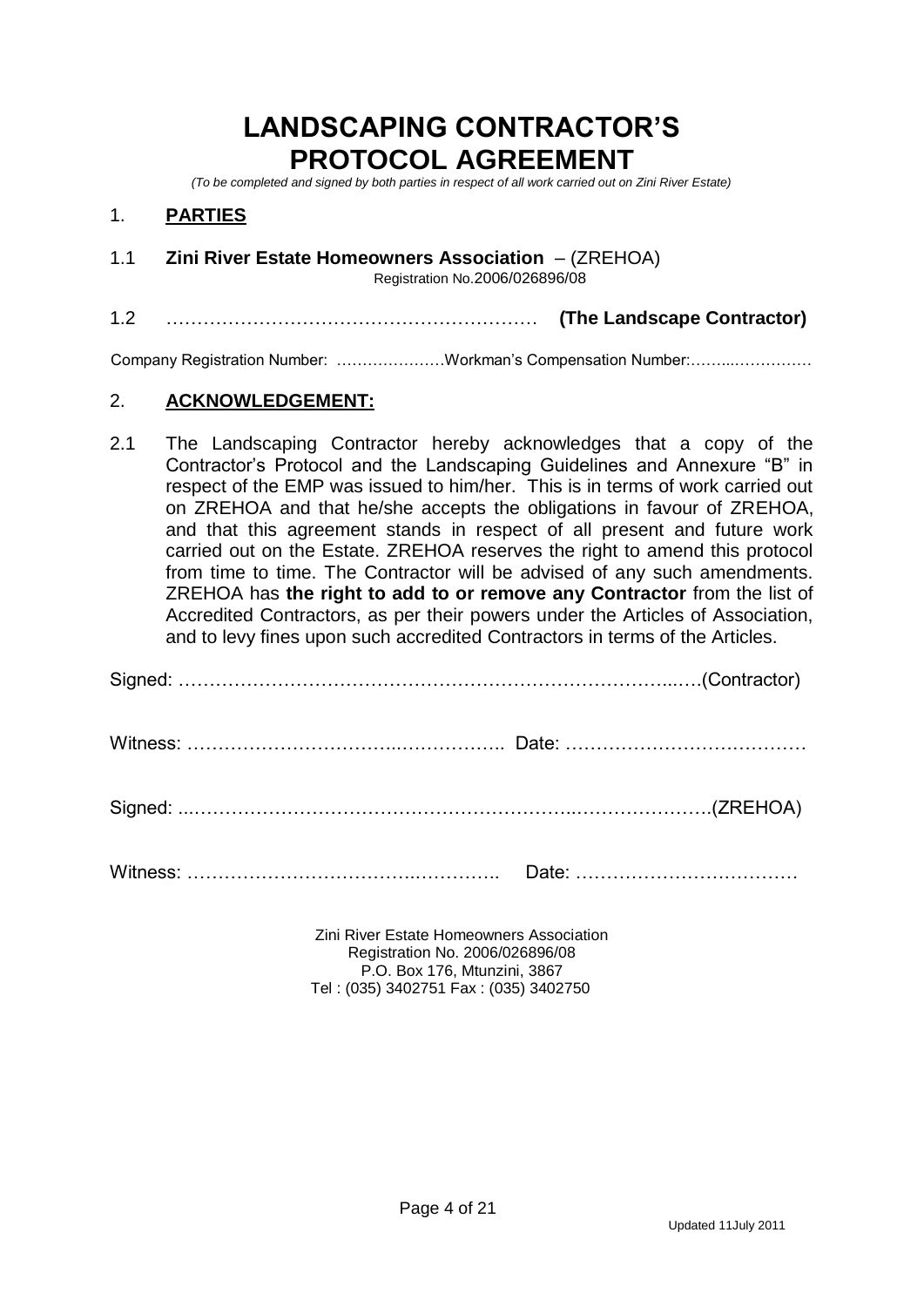# **LANDSCAPING CONTRACTOR'S PROTOCOL**

### **1. ACCREDITED LANDSCAPE CONTRACTORS:**

- 1.1 Application for acceptance onto the panel of accredited landscapers:
	- 1.1.1 All landscape contractors wishing to do landscaping work in the Zini River Estate will have to apply by supplying a company profile with records of prior work done in the field and must include a number of photographs indicating workmanship and technical skills. This will be made available to prospective homeowners to choose a landscape contractor.
	- 1.1.2 Home owners may choose to design and plant their own gardens but will be expected to achieve the same level of competence and standard as that of a professional contractor.

### **2. THE PLAN APPROVAL PROCESS :**

A coloured Landscaping Plan is to be submitted for consideration by the Design Review Committee (ZREDRC). A submission fee of R450.00 (excl VAT) is included in the initial submission fee of R2 500 (excl VAT) which is payable to the ZREHOA upon submission of the Building Plan Presentation Drawings. A fee of R450 (excl VAT) is payable for every successive second submission of Landscape Plans after referral. All submitted drawings & subsequent work are to be done in accordance with the design requirements as set out in the design guidelines in this document. All landscape proposals are to comply with the environmental management plan and Landscape Protocol, as prepared by Johan Bodenstein, Indiflora CC.

- 2.2 Plans submitted that do not meet the basic requirements for plan submissions, as set out in the landscape guidelines, will be referred for improvements to be made. Plans will be referred until it satisfies the ZREDRC.
- 2.3 The landscaper is to submit one (1) plan for approval by ZREHOA, 2 copies are to be made once approval has been granted. One set of approved drawings is to be issued to the Estate Manager for management records, one to be issued to site for reference purposes – these are to be marked as ZREHOA copies and the other is for the landscaper to use during the implementation of the plan.
- 2.4 Landscaping may only proceed with approval by ZREHOA. The Contractor shall not deviate from the approved plans without being in possession of amended plans approved by ZREHOA.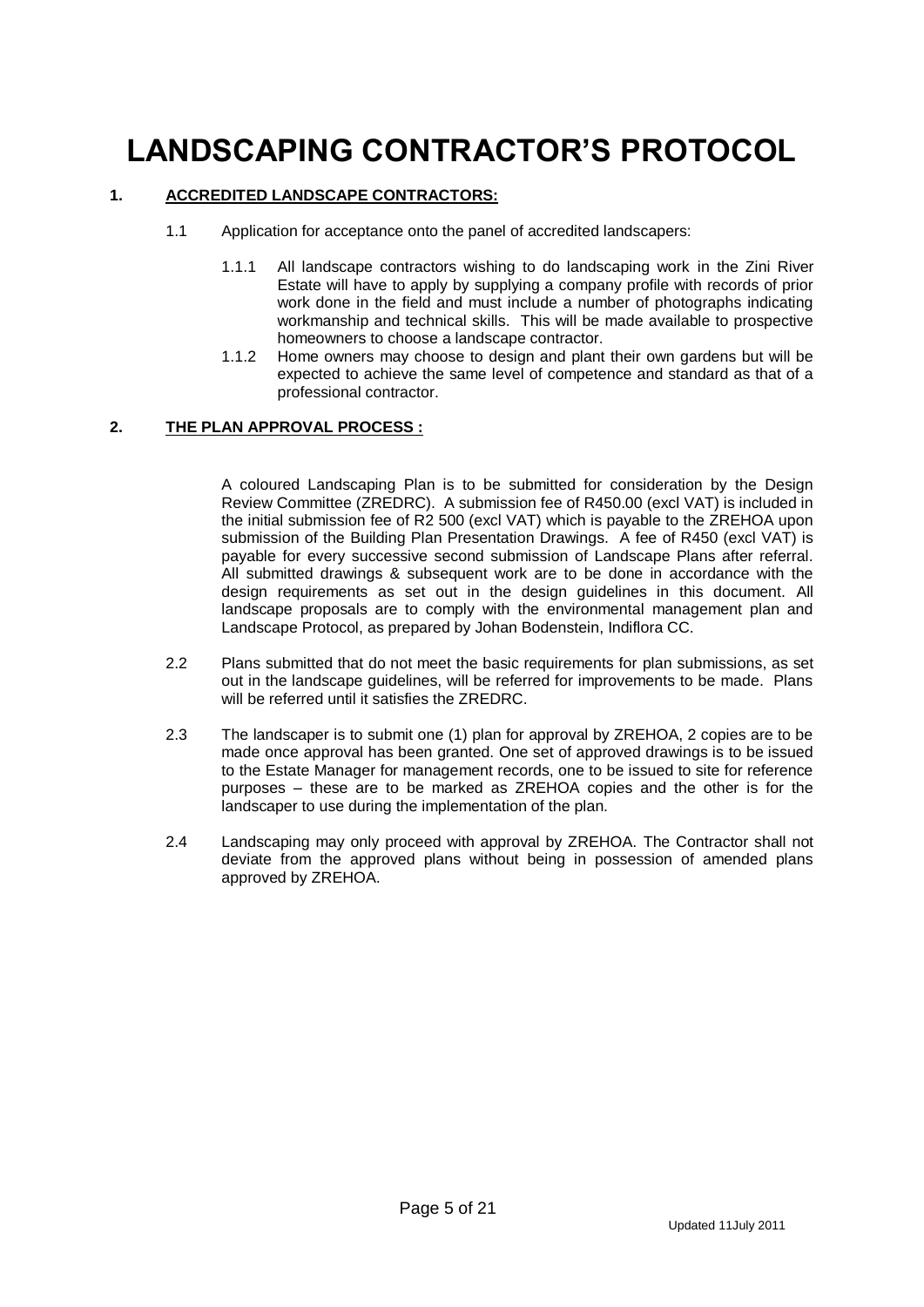# **LANDSCAPE DESIGN GUIDELINE**

#### **1. INTRODUCTION :**

Landscaping the garden of a newly constructed house is the last major activity to take place before the development can be called 'home'. Most often it is this important phase of the development that gives the cold stone structure a sense of "life", of being alive. It rounds it off and ties everything together. Landscaping brings in the colour, the texture and the diversity to the development. These are very important elements the landscaper must orchestrate to produce a master piece.

The landscape guideline encourages creative design utilising all of the property space for the design. Landscape designers are encouraged to use "waterwise" concepts and to choose plants from the attached plant list to which their choice is limited. The choice is wide and allows for creative design. The landscaper has the opportunity to increase the biodiversity of species, by creating functional habitat spaces for wildlife by using indigenous plants.

The general landscaping philosophy is one of controlled landscaped areas within the site, which are integral with the design and immediately adjacent to the built structure. It encourages the infusion of natural vegetation (plant and grassland) into the site and in certain instances up to the structure, whilst proposing the "blurring" of property boundaries. A sense of territorial encampment is promoted by site demarcation which is strongly discouraged.

*Landscaping of gardens is to be strictly in accordance with the approved plan and should commence within 3 calendar months of occupation of the relevant property. An audit of the landscape installation will take place approximately nine calendar months (allowing for 6 month "growing in" period) after occupation. The owner or landscape contractor will be responsible for the maintenance of the garden prior to the audit.*

*Should the owner wish to delay construction of his/her dwelling after transfer: an approved*  landscape plan to prevent erosion and the proliferation of weeds will have to be *implemented within 3 months of transfer.*

Once the established garden has been accepted, the ongoing maintenance will be the responsibility of the owner or of a landscaping maintenance contractor as appointed by ZREHOA.

The removal of any trees and indigenous vegetation is strictly by application to ZREHOA. Failure to comply in this regard will incur severe penalties.

Enjoy the opportunity to landscape in Zini River Estate.

#### **2. THE DESIGN PROCEDURE :**

Zini River Estate aims to maintain a high standard of environmental management. To be certain that all designs of gardens, development and private, comply with these standards the following procedure for the design and creation of gardens has been developed and must be strictly adhered to at all times.

A detailed landscape design drawing (**Hand drawn** or computer generated plans are acceptable) for the proposed garden with a planting plan. The plan must be drawn indicating the following :

- Site location
- Site boundaries
- Building footprint
- Existing contours
- Direction north
- A scale of not more than 1: 200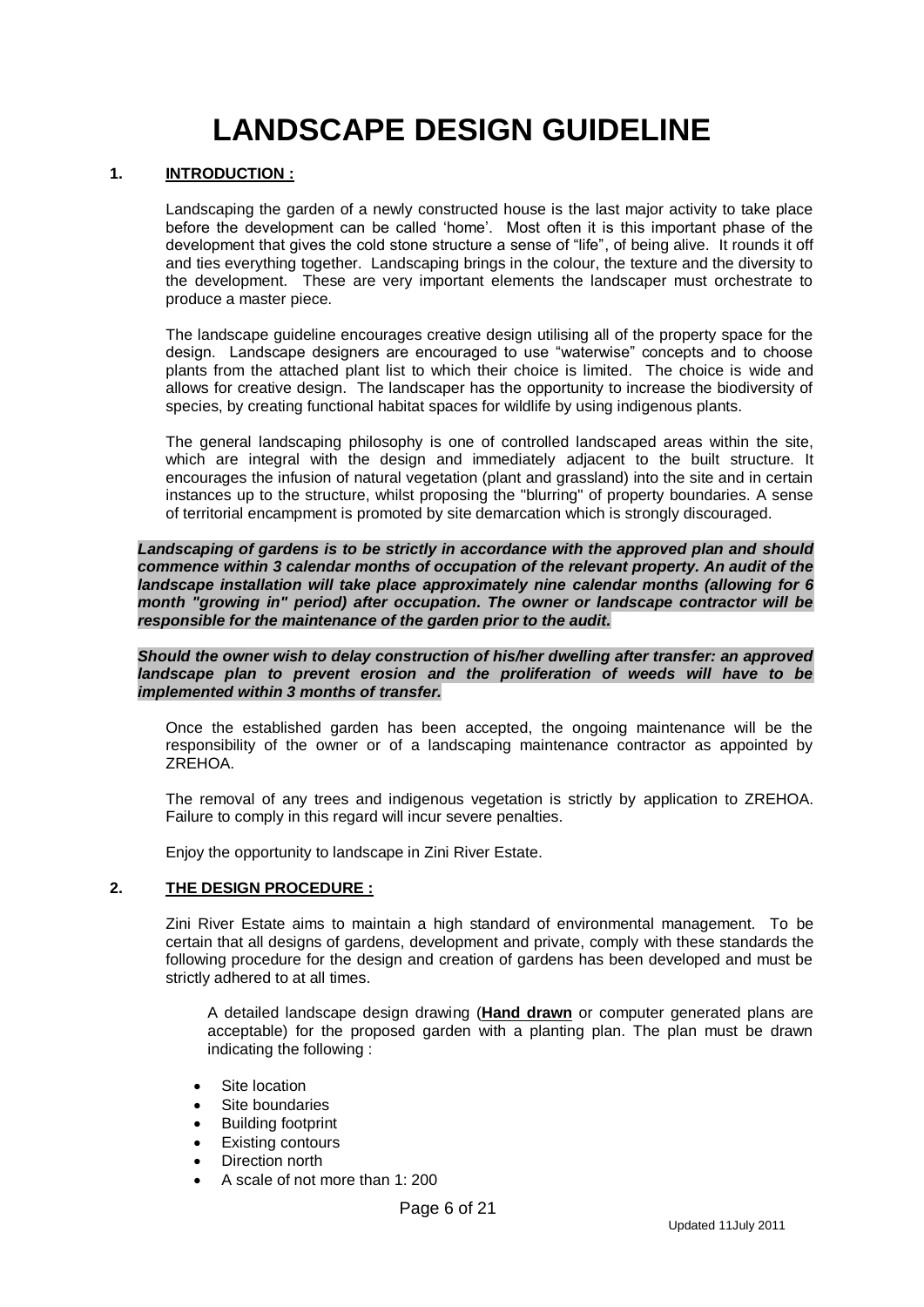- Numbering and referencing of plans
- Proposed contour changes
- Hardscaping including water features, paving, retaining structures, garden furniture etc., including materials to be used and the source of the material is to be stipulated.
- Detailed planting plan with:
	- o Botanical plant names
	- o Positions of plants
	- o Density of planting (*Mass planting areas, positions of individual plant species need not be shown but the number of plants per square metre should be annotated*).
- The plan must include a **write up** with reference to the philosophy for the design, the proposed finish, the preparation of the soil prior to planting and the maintenance programme after establishment.

#### **3. PLANTING PALETTE FOR REHABILITATION AND LANDSCAPING :**

**This list serves as a guideline and any endemic indigenous vegetation not included in this list may be used in the garden. NO EXOTIC PLANTS ARE ALLOWED ON THE ESTATE, NOT EVEN IN POTS OR PLANTERS.**

| <b>SCIENTIFIC NAME</b>                  | <b>COMMON NAME</b>            |
|-----------------------------------------|-------------------------------|
| Acacia karroo                           | Sweet Thorn                   |
| Acacia nilotica (subsp. kraussiana)     | <b>Scented Thorn</b>          |
| Acacia robusta (subsp. robusta)         | Splendid Acacia / Ankle Thorn |
| Acacia robusta (subsp. clavigera)       | <b>Brack Thorn</b>            |
| Acacia sieberana (var. woodii)          | Paperbark Thorn               |
| Acacia xanthophloea                     | <b>Fever Tree</b>             |
| Acalypha glabrata                       | <b>Forest False-nettle</b>    |
| Acokanthera oppositifolia               | Common Poison-bush            |
| Acridocarpus natalitius                 | Moth-fruit                    |
| Adenopodia spicata                      | Spiny Splinter-bean           |
| Albizia adianthifolia                   | Flat-crown                    |
| Albizia versicolor                      | Large-leaved False-thorn      |
| Aloe arborescens                        | <b>Krantz Aloe</b>            |
| Aloe barberiae                          | <b>Tree Aloe</b>              |
| Aloe candelabrum                        | Candelabra Aloe               |
| Aloe spectabilis (includes A. marlothi) | Natal Aloe                    |
| Aloe thraskii                           | Dune Aloe                     |
| Allophylus africanus                    | <b>Black False Currant</b>    |
| Allophylus decipiens                    | <b>False Currant</b>          |
| Allophylus dregeanus                    | <b>Forest False Currant</b>   |
| Allophylus natalensis                   | <b>Dune False Currant</b>     |
| Anastrabe integerrima                   | Pambati Tree                  |
| Antidesma venosum                       | <b>Tassel Berry</b>           |
| Apodytes dimidiata (subsp. dimidiata)   | White Pear / Bird's-eye       |
| Baphia racemosa                         | Natal Camwood / Violet Pea    |
| Bauhinia galpinii                       | Pride-of-de Kaap              |

#### 3.1 FOREST TREES AND SHRUBS: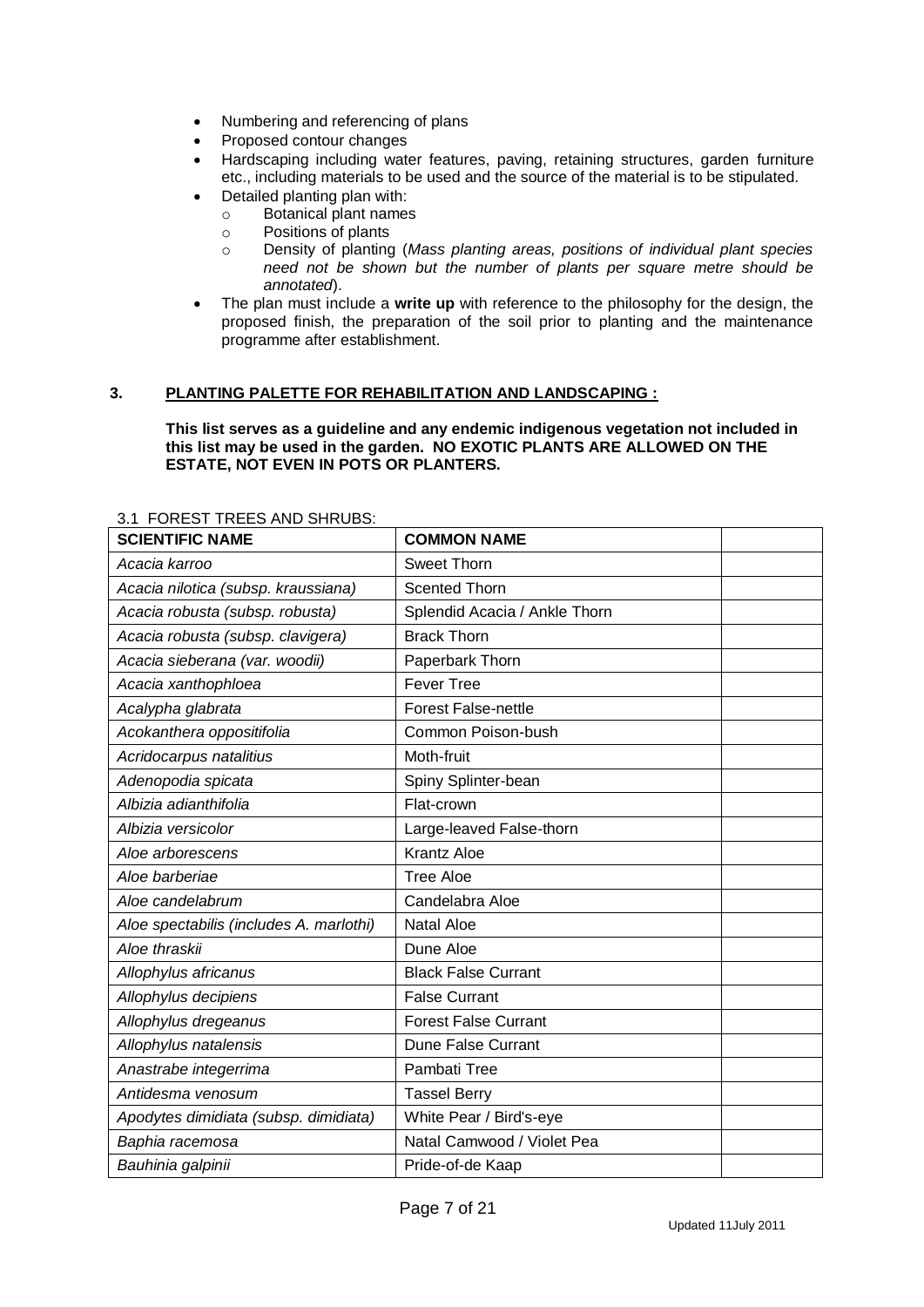| Bauhinia tomentosa                         | Bush Neat's Foot / Yellow Tree Bauhinia |  |
|--------------------------------------------|-----------------------------------------|--|
| Bersama lucens                             | Glossy White Ash                        |  |
| Bridelia micrantha                         | Mitzeeri / Coastal Goldenleaf           |  |
| Buddleja saligna                           | <b>False Olive</b>                      |  |
| Burchellia bubalina                        | Wild Pomegranate                        |  |
| Calodendrum capense                        | Cape Chestnut                           |  |
| Calpurnia aurea (subsp. aurea)             | Natal Laburnum                          |  |
| Canthium ciliatum                          | Hairy Turkey-berry / Dwarf Turkey-berry |  |
| Canthium inerme                            | Common Turkey-berry                     |  |
| Capparis sepiaria                          | Wild Caper Bush                         |  |
| Capparis tomentosa                         | Woolly Caper Bush                       |  |
| Carissa bispinosa                          | Forest Num-num                          |  |
| Carissa macrocarpa                         | Amatungulu / Big Num-num                |  |
| Cassine aethiopica                         | Kooboo-berry / Bushveld Cherry          |  |
| Cassine papillosa                          | <b>Common Saffron</b>                   |  |
| Catunaregam spinosa (subsp. spinosa)       | Thorny Bone-apple                       |  |
| Cavacoa aurea                              | Natal Hickory                           |  |
| Celtis africana                            | White Stinkwood                         |  |
| Chaetachme aristata                        | Thorny Elm                              |  |
| Chrysophyllum viridifolium                 | <b>Fluted Milkwood</b>                  |  |
| Clausena anisata                           | Horsewood                               |  |
| Clerodendrum glabrum                       | Cats' Whiskers / Tinderwood             |  |
| Coddia rudis                               | Small Bone-apple                        |  |
| Cola natalensis                            | Coshwood                                |  |
| Combretum kraussii                         | <b>Forest Bushwillow</b>                |  |
| Commiphora harveyi                         | Red-stem Corkwood                       |  |
| Commiphora woodii                          | <b>Forest Corkwood</b>                  |  |
| Cordia caffra                              | Septee Tree                             |  |
| Croton sylvaticus                          | Forest Fever-berry                      |  |
| Cryptocarya latifolia                      | <b>Broad-leaved Quince</b>              |  |
| Cryptocarya woodii                         | Cape Quince                             |  |
| Cussonia nicholsonii                       | Natal Coast Cabbage Tree                |  |
| Cussonia sphaerocephala                    | Natal Forest Cabbage Tree               |  |
| Cussonia spicata                           | Common Cabbage Tree                     |  |
| Cussonia zuluensis                         | Zulu Cabbage Tree                       |  |
| Dalbergia armata                           | Thorny Rope / Monkey Rope               |  |
| Dalbergia obovata                          | Climbing Flat-bean                      |  |
| Deinbollia oblongifolia                    | Dune Soap-berry                         |  |
| Dais cotinifolia                           | Pompon Tree                             |  |
| Dichrostachys cinerea (subsp.<br>africana) | Sickle Bush / Kalahari Christmas Tree   |  |
| Diospyros lycioides                        | Bluebush / Star-apple                   |  |
| Diospyros natalensis                       | Small-leaved Jackal-berry               |  |
| Diospyros villosa                          | Hairy Star-apple                        |  |
| Diospyros whyteana                         | Bladder-nut / Blackbark                 |  |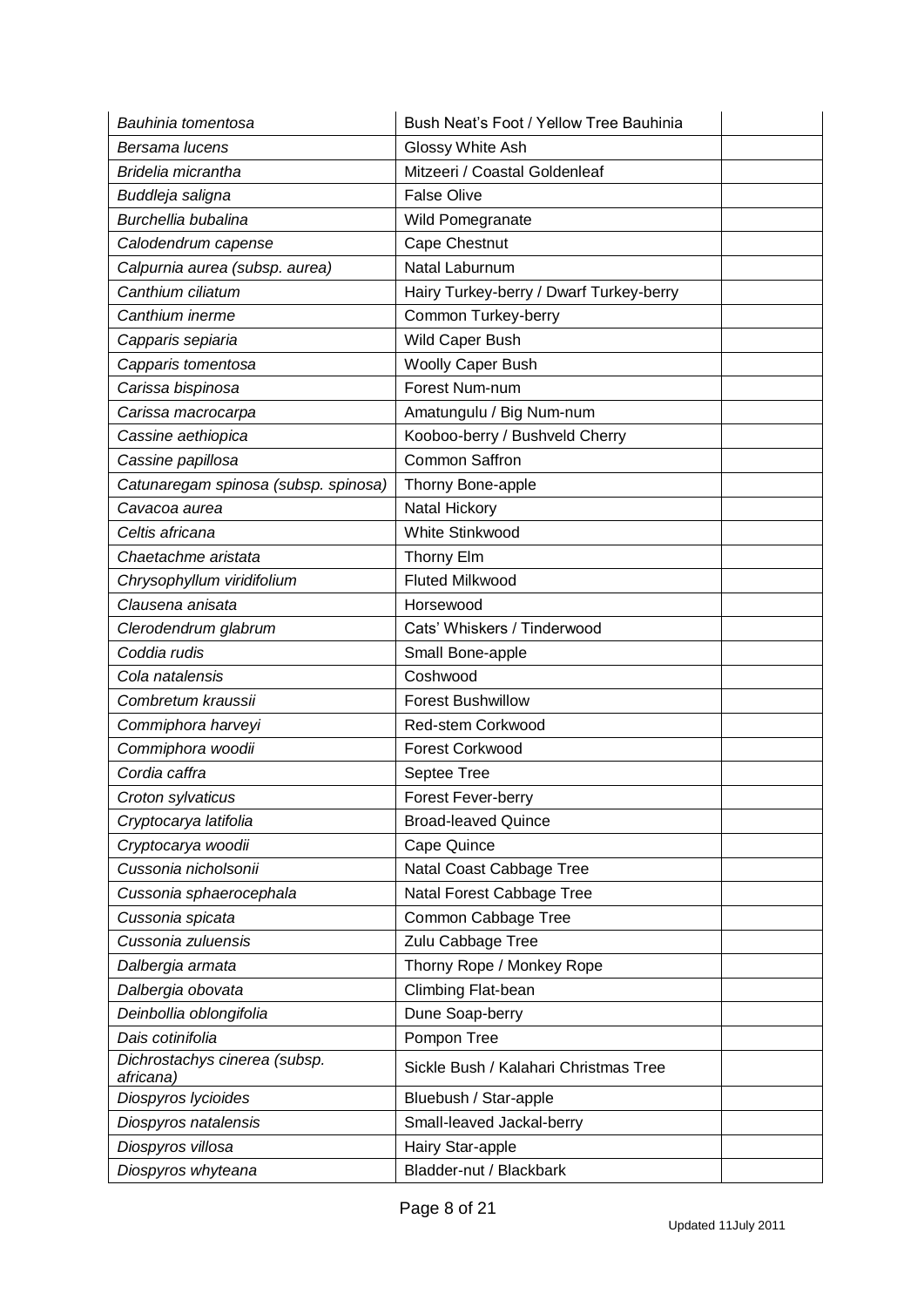| Dodonaea angustifolia                | <b>Sand Olive</b>                |  |
|--------------------------------------|----------------------------------|--|
| Dombeya burgessiae                   | Pink Wild Pear                   |  |
| Dombeya cymosa                       | Natal wild-pear                  |  |
| Dombeya rotundifolia                 | <b>Common Wild Pear</b>          |  |
| Dovyalis caffra                      | Kei Apple                        |  |
| Dovyalis longispina                  | Natal Apricot                    |  |
| Dovyalis rhamnoides                  | <b>Common Sourberry</b>          |  |
| Dracaena aletriformis                | Large-leaved Dragon Tree         |  |
| Drypetes arguta                      | Water Ironplum                   |  |
| Drypetes gerrardii                   | Forest Ironplum                  |  |
| Drypetes natalensis                  | Natal Ironplum                   |  |
| Ehretia rigida                       | <b>Puzzle Bush</b>               |  |
| Ekebergia capensis                   | Cape Ash / Dog Plum              |  |
| Englerophytum natalense              | Natal Milkplum                   |  |
| Erythrina humeana                    | <b>Dwarf Coral Tree</b>          |  |
| Erythrina latissima                  | <b>Broad-leaved Coral Tree</b>   |  |
| Erythrina lysistemon                 | <b>Common Coral Tree</b>         |  |
| Erythroxylum emarginatum             | Common Coca Tree                 |  |
| Euclea crispa (subsp. crispa)        | <b>Blue Guarri</b>               |  |
| Euclea natalensis                    | Natal Guarri / Natal Ebony       |  |
| Eugenia capensis                     | Dune Myrtle                      |  |
| Eugenia natalitia                    | <b>Common Forest Myrtle</b>      |  |
| Euphorbia tirucalli                  | Rubber Euphorbia                 |  |
| Euphorbia triangularis               | River Euphorbia                  |  |
| Ficus burtt-davyi                    | Veld Fig                         |  |
| Ficus glumosa                        | Mountain Fig                     |  |
| Ficus ingens                         | Red-leaved Rock Fig              |  |
| Ficus lutea                          | Giant-leaved Fig                 |  |
| Ficus natalensis (subsp. natalensis) | Natal fig                        |  |
| Ficus polita (subsp. polita)         | Wild Rubber Fig                  |  |
| Ficus sur                            | Broom Cluster Fig / Cape Fig     |  |
| Gardenia cornuta                     | Natal Gardenia                   |  |
| Gardenia thunbergia                  | White Gardenia / Starry Gardenia |  |
| Grewia caffra                        | <b>Climbing Raisin</b>           |  |
| Grewia hexamita                      | <b>Giant Raisin</b>              |  |
| Grewia lasiocarpa                    | <b>Forest Raisin</b>             |  |
| Grewia occidentalis                  | Cross-berry                      |  |
| Halleria lucida                      | Tree Fuschia / Halleria          |  |
| Harpephyllum caffrum                 | Sourplum / Wild Plum             |  |
| Heteropyxis natalensis               | Lavender Tree                    |  |
| Hippobromus pauciflorus              | False Horsewood                  |  |
| Hyperacanthus amoenus                | Spiny Gardenia                   |  |
| Hyphaene coriacea                    | Lala Palm                        |  |
| Indigofera frutescens                | River Indigo                     |  |
| Karomia speciosa (forma speciosa)    | <b>Wild Parasol Flower</b>       |  |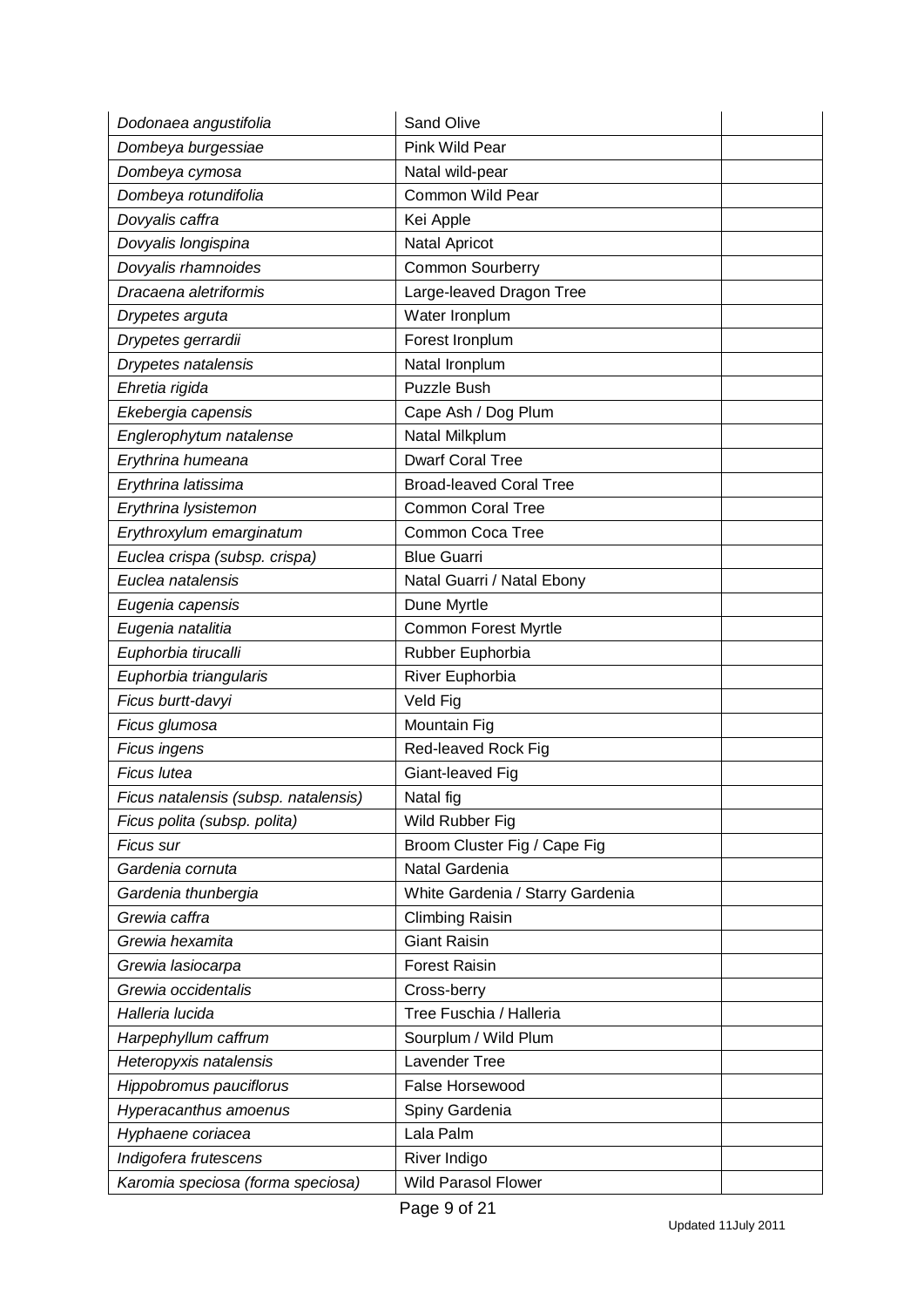| Keetia gueinzii                        | <b>Climbing Turkey-berry</b>            |  |
|----------------------------------------|-----------------------------------------|--|
| Kigelia africana                       | Sausage Tree                            |  |
| Kiggelaria africana                    | <b>Wild Peach</b>                       |  |
| Kraussia floribunda                    | Rhino-coffee                            |  |
| Lagynias lasiantha                     | <b>Natal Medlar</b>                     |  |
| Leocosidea sericea                     | Oldwood                                 |  |
| Mackaya bella                          | <b>River Bells</b>                      |  |
| Maerua caffra                          | Common Bush-cherry / White-wood         |  |
| Maerua racemulosa                      | Forest Bush-cherry                      |  |
| Maerua rosmarinoides                   | Needle-leaved Bush-cherry               |  |
| Manilkara discolor                     | <b>Forest Milkberry</b>                 |  |
| Margaritaria discoidea                 | Common Pheasant-berry                   |  |
| Maytenus acuminata                     | <b>Silky Bark</b>                       |  |
| Maytenus heterophylla                  | Common Spike-thorn                      |  |
| Maytenus nemerosa                      | White Forest Spike Thorn                |  |
| Maytenus peduncularis                  | Cape Blackwood                          |  |
| Maytenus procumbens                    | Dune Koko Tree                          |  |
| Maytenus senegalensis                  | Red Spike-thorn                         |  |
| Millettia grandis                      | Umzimbeet                               |  |
| Mimusops caffra                        | <b>Coastal Red Milkwood</b>             |  |
| Mimusops obovata                       | Red Milkwood                            |  |
| Monanthotaxis caffra                   | Dwaba-berry                             |  |
| Mundulea sericea                       | Cork Bush                               |  |
| Nuxia oppositifolia                    | <b>Water Elder</b>                      |  |
| Ochna arborea                          | Cape Plane / Transvaal Plane            |  |
| Ochna natalitia                        | Natal Plane / Mickey Mouse Bush         |  |
| Ochna serrulata                        | <b>Small-leaved Plane</b>               |  |
| Olea europaea (subsp. africana)        | <b>Wild Olive</b>                       |  |
| Olea woodiana                          | <b>Forest Olive</b>                     |  |
| Olinia emarginata                      | <b>Mountain Hard Pear</b>               |  |
| Oxyanthus pyriformis                   | Natal Loquat                            |  |
| Oxyanthus speciosus (subsp. gerrardii) | <b>Wild Loquat</b>                      |  |
| Pavetta lanceolata                     | <b>Weeping Bride's Bush</b>             |  |
| Pavetta revoluta                       | Dune Bride's Bush                       |  |
| Peddiea africana                       | Poison Olive / Fire-bark / Green Flower |  |
| Phoenix reclinata                      | Wild Date Palm                          |  |
| Pittosporum viridiflorum               | Cheesewood                              |  |
| Podocarpus falcatus                    | Outeniqua Yellowwood                    |  |
| Podocarpus henkelii                    | Henkel's Yellowwood                     |  |
| Polygala myrtifolia                    | September Bush                          |  |
| Portulacaria afra                      | Pork Bush / Elephant's Foot             |  |
| Protorhus longifolia                   | <b>Red Beech</b>                        |  |
| Psychotria capensis                    | <b>Black Bird-berry</b>                 |  |
| Psydrax locuples                       | Krantz Quar / Whipstick Canthium        |  |
| Psydrax obovata                        | Quar                                    |  |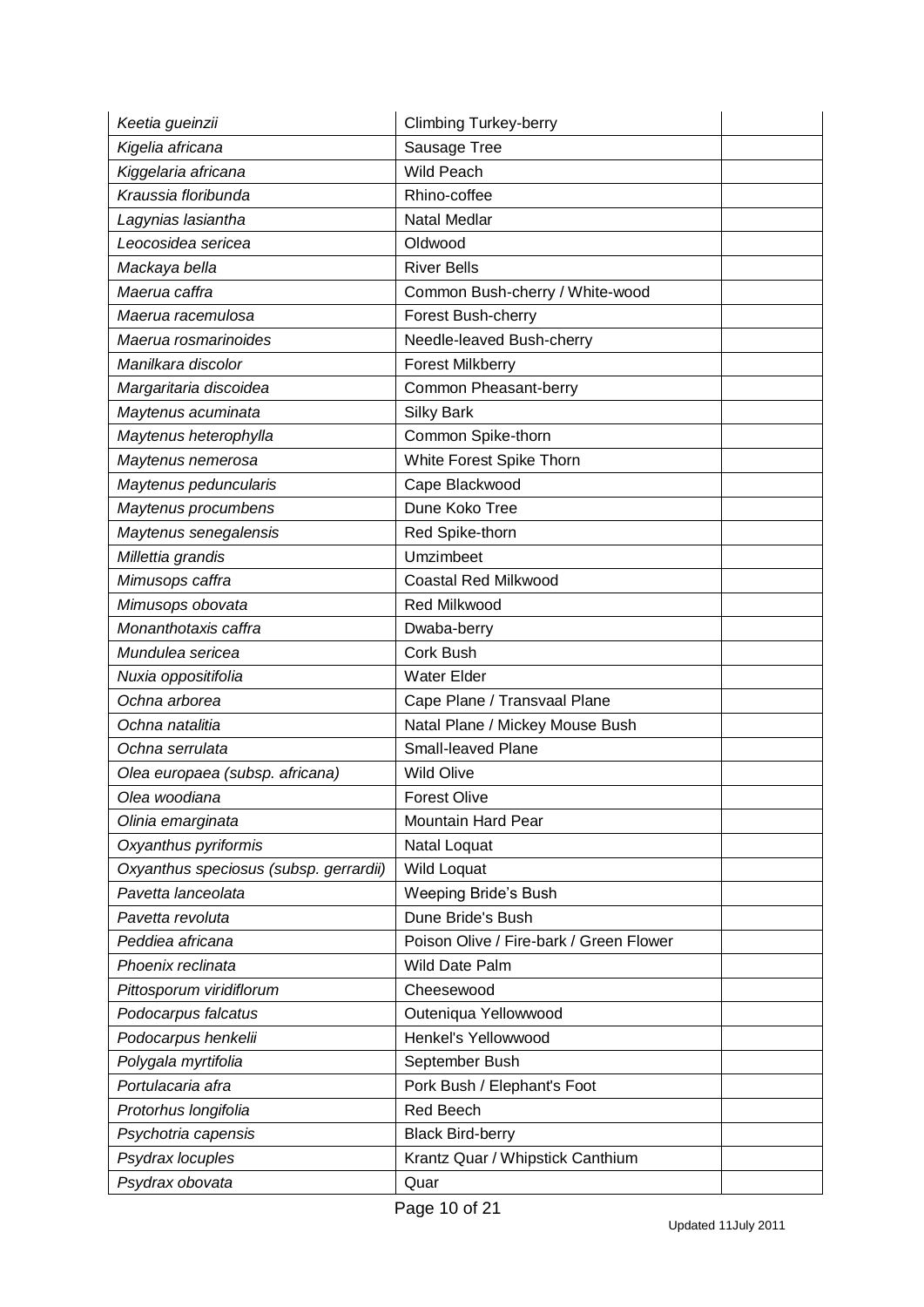| Ptaeroxylon obliquum                        | Sneezewood                       |  |
|---------------------------------------------|----------------------------------|--|
| Putterlickia pyracantha                     | False Spike-thorn                |  |
| Rapanea melanophloeos                       | Cape Beech                       |  |
| Rawsonia lucida                             | Forest Peach                     |  |
| Rhoicissus digitata                         | <b>Baboon Grape</b>              |  |
| Rhoicissus rhomboidea                       | <b>Glossy Forest Grape</b>       |  |
| Rhoicissus tridentata                       | <b>Bushman's Grape</b>           |  |
| Rhus chirindensis                           | <b>Red Currant</b>               |  |
| Rhus gueinzii                               | <b>Thorny Karree</b>             |  |
| Rhus natalensis                             | <b>Natal Karree</b>              |  |
| Rhus nebulosa                               | Sand Currant / Sand taaibos      |  |
| Rhus pentheri                               | Common Crow-berry                |  |
| Rhus rehmanniana                            | <b>Blunt-leaved Currant</b>      |  |
| Rothmannia capensis                         | Wild Gardenia / Cape Gardenia    |  |
| Rothmannia globosa                          | September Bells                  |  |
| Sapium ellipticum                           | Jumping-seed Tree                |  |
| Sapium integerrimum                         | Duiker-berry                     |  |
| Schefflera umbellifera                      | False Cabbage Tree               |  |
| Schotia brachypetala                        | Weeping Boer-bean / Tree Fuchsia |  |
| Sclerocarya birrea (subsp. caffra)          | Marula                           |  |
| Sclerochiton harveyanus                     | Mazabuka                         |  |
| Scolopia mundii                             | <b>Red Pear</b>                  |  |
| Scolopia zeyheri                            | <b>Thron Pear</b>                |  |
| Scutia myrtina                              | Cat-thorn                        |  |
| Sideroxylon inerme (subsp. inerme)          | White Milkwood                   |  |
| Spirostachys africana                       | Tamboti / Jumping-bean Tree      |  |
| Strelitzia nicolai                          | Natal Wild Banana                |  |
| Strychnos decussata                         | Cape Teak                        |  |
| Strychnos madagascariensis                  | <b>Black Monkey Orange</b>       |  |
| Strychnos spinosa                           | Spiny Monkey Orange              |  |
| Syzygium cordatum                           | <b>Water Berry</b>               |  |
| Tarenna pavettoides (subsp.<br>pavettoides) | False Bride's Bush               |  |
| Teclea gerrardii                            | Zulu Cherry-orange               |  |
| Trema orientalis                            | Pigeonwood                       |  |
| Tricalysia capensis                         | Cape Coffee                      |  |
| Tricalysia lanceolata                       | Jackal-coffee                    |  |
| Tricalysia sonderiana                       | <b>Coast Coffee</b>              |  |
| Trichilia emetica                           | Natal Mahogany                   |  |
| Trimeria grandifolia                        | <b>Wild Mulberry</b>             |  |
| Turraea floribunda                          | Wild Honeysuckle Tree            |  |
| Turraea obtusifolia                         | Small Honeysuckle Tree           |  |
| Uvaria caffra                               | Small Cluster-pear               |  |
| Vangueria cyanescens                        | <b>Bush Medlar</b>               |  |
| Vangueria infausta                          | Wild Medlar                      |  |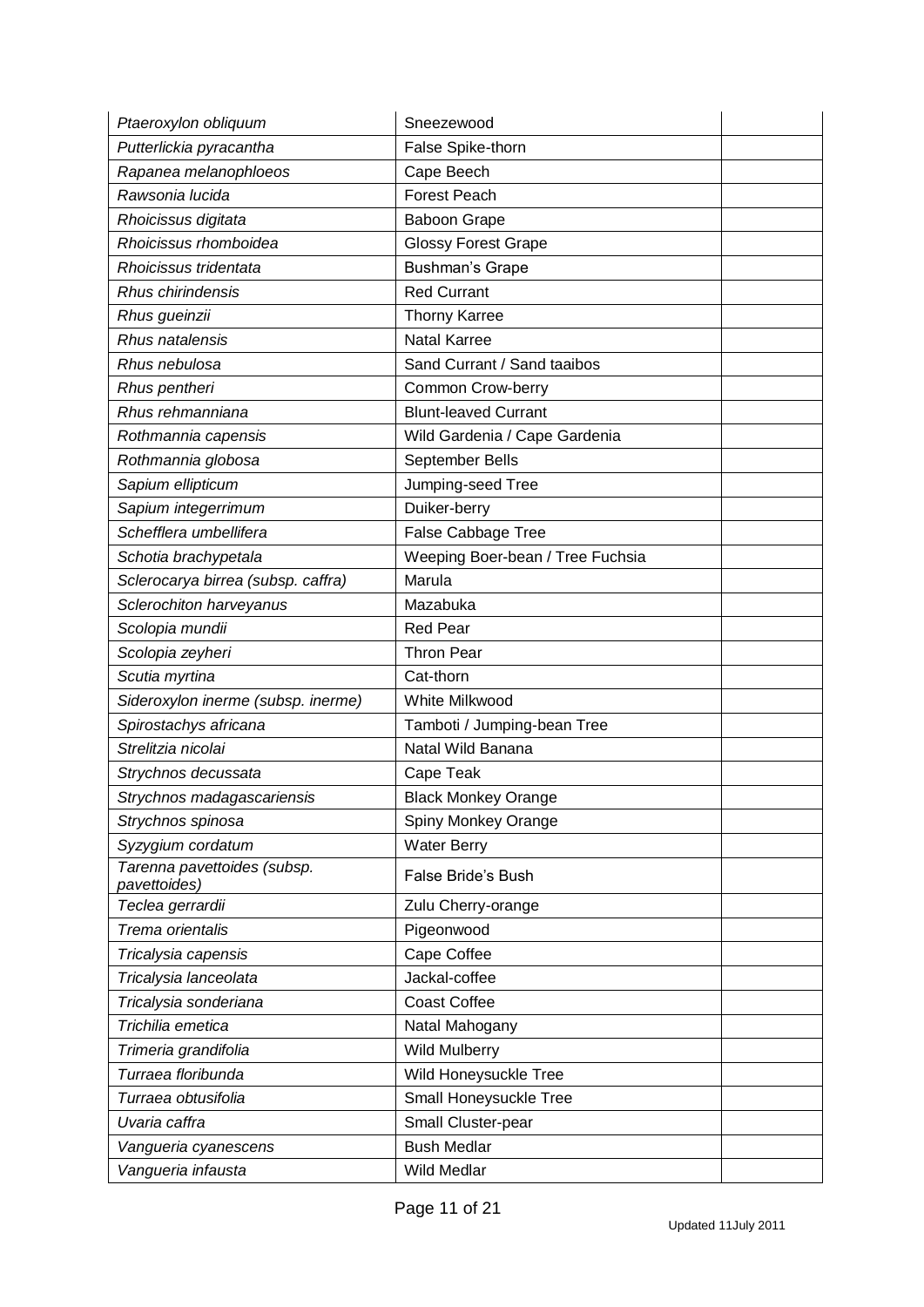| Vepris lanceolata                        | White Ironwood   |  |
|------------------------------------------|------------------|--|
| Xylotheca kraussiana                     | African Dog-rose |  |
| Zanthoxylum capense                      | Small Knobwood   |  |
| Ziziphus mucronata (subsp.<br>mucronata) | Buffalo-thorn    |  |

#### 3.2 SWAMP FOREST TREES AND SHRUBS:

| <b>SCIENTIFIC NAME</b>     | <b>COMMON NAME</b>                     | <b>PLANT</b><br><b>TYPE</b> |
|----------------------------|----------------------------------------|-----------------------------|
| Barringtonia racemosa      | Powder-puff Tree / Brackwater Mangrove | Tree                        |
| Combretum erythrophyllum   | <b>River Bushwillow</b>                | Tree                        |
| Ficus sur                  | Broom Cluster Fig / Cape Fig           | Tree                        |
| Ficus trichopoda           | Swamp Fig / Hippo Fig                  | Tree                        |
| Hibiscus tiliaceus         | <b>Wild Cotton Tree</b>                | Tree                        |
| Hyphaene coriacea          | Lala Palm                              | Tree                        |
| Macaranga capensis         | <b>Wild Poplar</b>                     | Tree                        |
| Maesa lanceolata           | False Assagai                          | Tree                        |
| Phoenix reclinata          | Wild Date Palm                         | Tree                        |
| Rauvolfia caffra           | <b>Quinine Tree</b>                    | Tree                        |
| Syzygium cordatum          | Water Berry / Umdoni                   | Tree                        |
| Tabernaemontana ventricosa | <b>Forest Toad Tree</b>                | Tree                        |
| Voacanga thouarsii         | Wild Frangipani                        | Tree                        |

# 3.3 BUSH CLUMP TREES AND SHRUBS:

| <b>SCIENTIFIC NAME</b>                     | <b>COMMON NAME</b>                    | <b>PLANT</b><br><b>TYPE</b> |
|--------------------------------------------|---------------------------------------|-----------------------------|
| Acacia robusta (subsp. robusta)            | Ankle Thorn / Splendid Acacia         | Tree                        |
| Acokanthera oppositifolia                  | Common Poison-bush                    | Shrub                       |
| Albizia adianthifolia                      | Flat-crown                            | <b>Tree</b>                 |
| Antidesma venosum                          | <b>Tassel Berry</b>                   | <b>Tree</b>                 |
| Apodytes dimidiata (subsp. dimidiata)      | White Pear / Bird's-eye               | Tree                        |
| Brachylaena discolor                       | <b>Coast Silver Oak</b>               | <b>Tree</b>                 |
| Bridelia micrantha                         | Mitzeeri / Coastal Goldenleaf         | Tree                        |
| Canthium inerme                            | Common Turkey-berry                   | Tree                        |
| Carissa bispinosa                          | Forest Num-num                        | Shrub                       |
| Cussonia sphaerocephala                    | Natal Forest Cabbage Tree             | Tree                        |
| Dalbergia obovata                          | Climbing Flat-bean                    | Tree                        |
| Dichrostachys cinerea (subsp.<br>africana) | Sickle Bush / Kalahari Christmas Tree | Tree                        |
| Diospyros lycioides                        | Bluebush / Star-apple / Monkey Plum   | Shrub                       |
| Duvernoia adhatodoides                     | <b>Pistol Bush</b>                    | Shrub                       |
| Ehretia rigida                             | <b>Puzzle Bush</b>                    | Tree                        |
| Erythrina lysistemon                       | <b>Common Coral Tree</b>              | Tree                        |
| Ficus natalensis (subsp. natalensis)       | Natal Fig                             | Tree                        |
| Ficus thonningii                           | Common Wild Fig                       | Tree                        |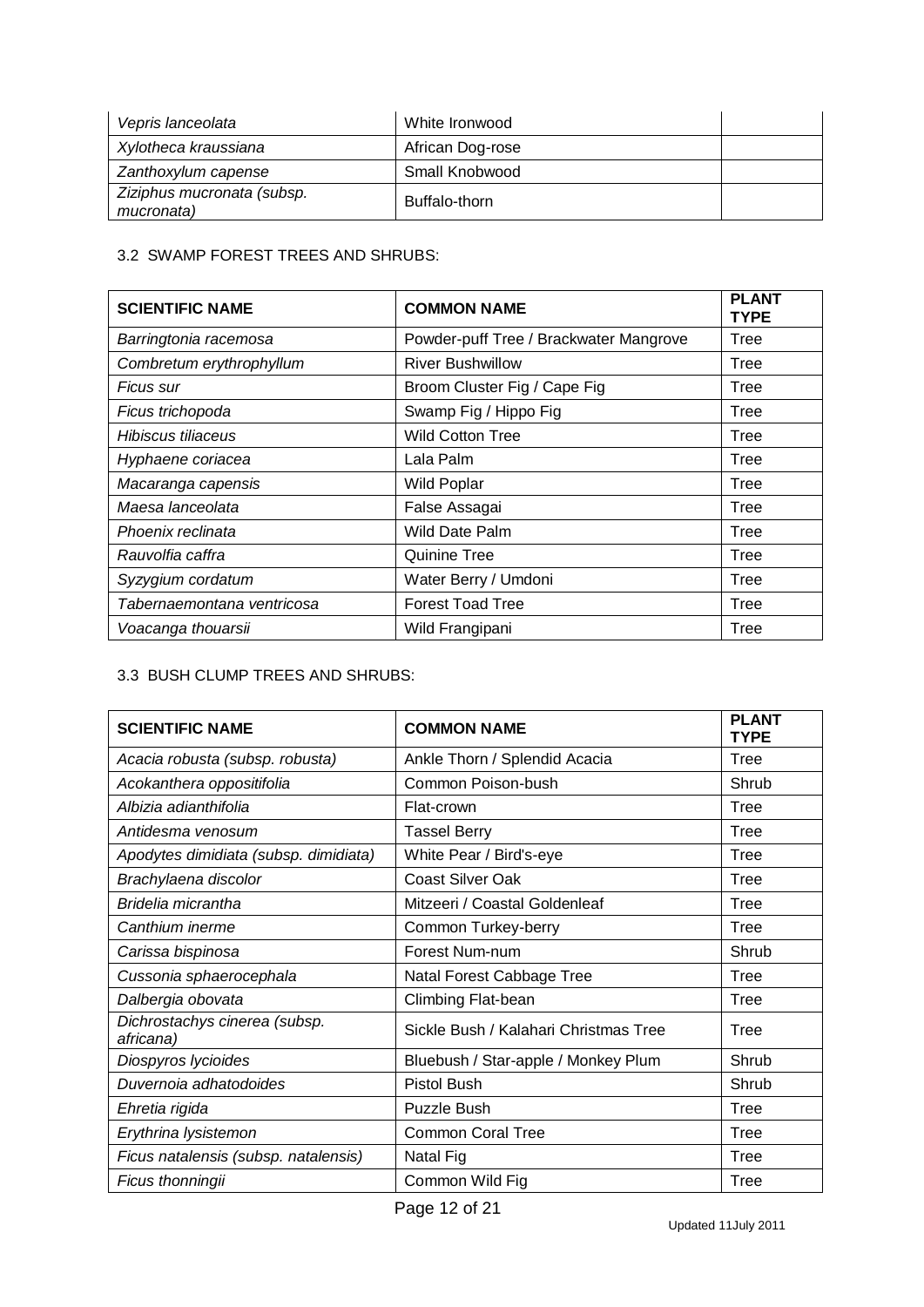| Grewia occidentalis       | Cross-berry                | <b>Tree</b> |
|---------------------------|----------------------------|-------------|
| Maytenus procumbens       | Dune Koko Tree             | Tree        |
| Phoenix reclinata         | Wild Date Palm             | Tree        |
| Plumbago auriculata       | Plumbago / Cape Leadwort   | Shrub       |
| Polygala myrtifolia       | September Bush             | Shrub       |
| Psychotria capensis       | <b>Black Bird-berry</b>    | Shrub       |
| Rhoicissus tomentosa      | <b>Common Forest Grape</b> | Shrub       |
| Rhus dentata              | Nana-berry                 | Shrub       |
| Rhus gueinzii             | Thorny karee               | Shrub       |
| Sapium integerrimum       | Duiker-berry               | Tree        |
| Tarchonanthus camphoratus | Wild Camphor Bush          | Shrub       |
| Tecoma capensis           | Cape Honeysuckle           | Shrub       |
| Tetradenia riparia        | Iboza / Misty Plume Bush   | Shrub       |
| Zanthoxylem capensis      | Knobwood                   | Tree        |

#### 3.4 FORBS AND GROUNDCOVERS:

| <b>SCIENTIFIC NAME</b>          | <b>COMMON NAME</b>                     | <b>PLANT</b><br><b>TYPE</b> |
|---------------------------------|----------------------------------------|-----------------------------|
| Abrus precatorius               | Luckybean Creeper                      | Creeper                     |
| Agapanthus africanus            | Dwarf Agapanthus                       |                             |
| Agapanthus campanulatus         | <b>Bell Agapanthus</b>                 | <b>Bulb</b>                 |
| Agapanthus praecox              | Common Agapanthus                      | <b>Bulb</b>                 |
| Albuca nelsonii                 | Candlelabrum Lily                      | <b>Bulb</b>                 |
| Alepidea amatymbica             | Giant Alepidea / Larger Tinsel Flowers | Forb                        |
| Aloe chabaudii                  | Chabaud's Aloe                         | Succulent                   |
| Aloe cooperi                    | Cooper's Aloe                          | Succulent                   |
| Aloe greatheadii (var. davyana) | <b>Veld Aloe</b>                       |                             |
| Aloe maculata                   | Common Soap Aloe                       | Succulent                   |
| Aneilema aequinoctiale          | Clinging Aneilema                      | Forb                        |
| Anisodontea scabrosa            | <b>Pink Mallow</b>                     | Forb                        |
| Anthericum saundersiae          | <b>Weeping Anthericum</b>              | <b>Bulb</b>                 |
| Aptenia cordifolia              | Aptenia                                | Succulent                   |
| Arctotis arctotoides            |                                        | Forb                        |
| Argyrolobium tomentosum         | Velvety Yellow Bush Pea                | Forb                        |
| Aristea abyssinica              | <b>Blue-eyed Grass</b>                 | <b>Bulb</b>                 |
| Aristea ecklonii                | <b>Blue Stars</b>                      | <b>Bulb</b>                 |
| Asparagus aethiopicus           |                                        | Forb                        |
| Asparagus africanus             | <b>Bush Asparagus</b>                  | Forb                        |
| Asparagus asparagoides          | Cape Smilax                            |                             |
| Asparagus falcatus              | Large Forest Asparagus                 | Forb                        |
| Asparagus densiflorus           | <b>Emerald Fern</b>                    | Forb                        |
| Asparagus macowanii             | Zulu Asparagus                         | Forb                        |
| Asparagus virgatus              | <b>Broom Asparagus</b>                 | Forb                        |
| Aspilea natalensis              | <b>Wild Creeping Sunflower</b>         | Forb                        |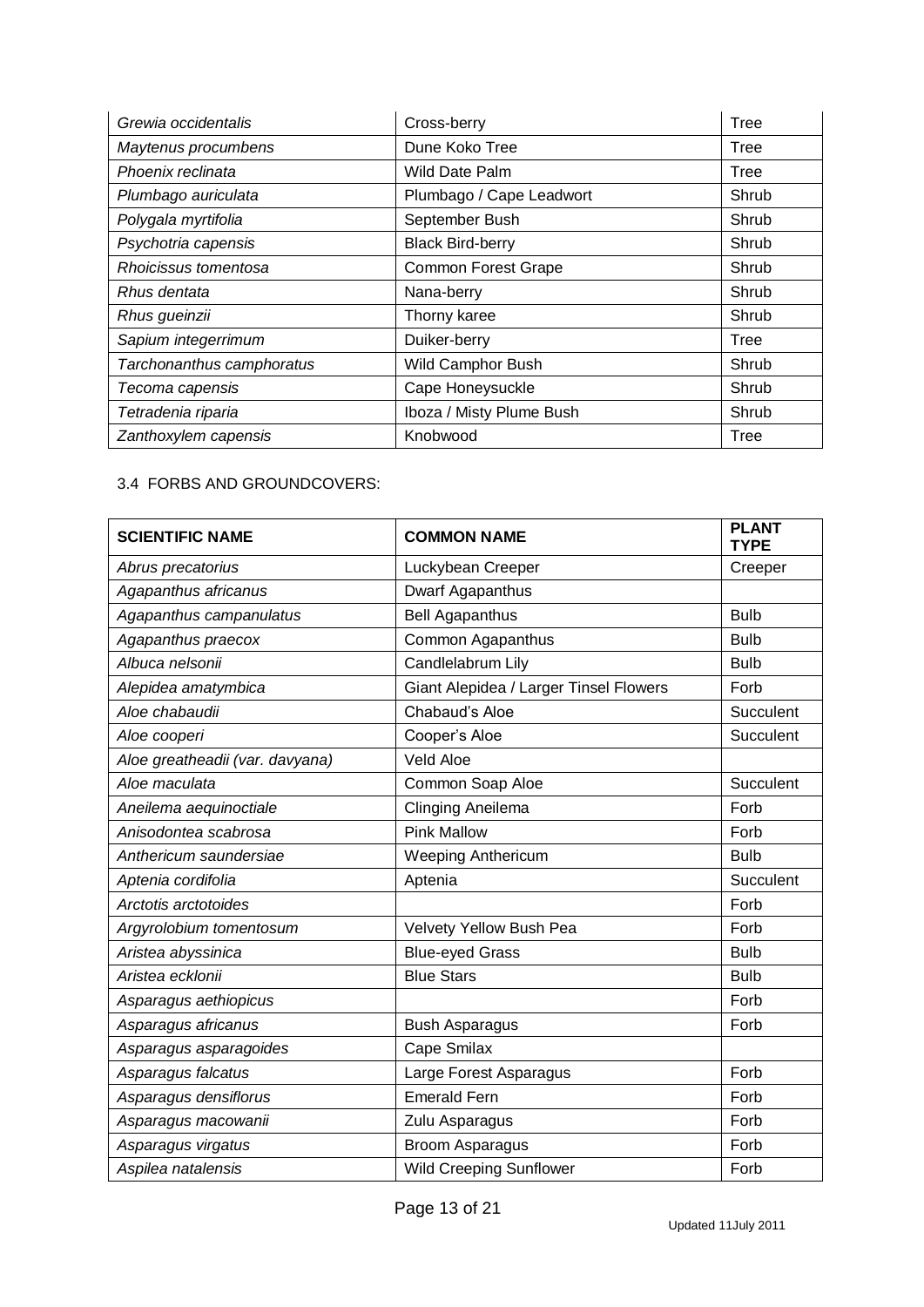| Aster bakerianus             |                                               | Forb        |
|------------------------------|-----------------------------------------------|-------------|
| Asystasia gangetica          | Asystasia                                     | Forb        |
| Barleria crossandriformis    | Orange Crossandra                             | Forb        |
| Barleria elegans             | White Bushveld Barleria                       | Forb        |
| Barleria guenzii             |                                               | Forb        |
| Barleria meyeriana           |                                               | Forb        |
| Barleria obtusa              | <b>Bush Violet</b>                            | Forb        |
| Barleria repens              | <b>Small Bush Violet</b>                      | Forb        |
| Becium obovatum              | Cat's Whiskers                                | Forb        |
| Berkheya setifera            | Buffalo-tongue Berkheya                       | Forb        |
| Berkheya speciosa            | Skraaldisseldoring                            | Forb        |
| Blechnum punctulatum         | Pink-leaved Blechnum                          |             |
| Brunsvigia grandiflora       | <b>Giant Caldelabra Flower</b>                | <b>Bulb</b> |
| Brunsvigia natalensis        | Natal Candelabra Flower                       | <b>Bulb</b> |
| <b>Bulbine abyssinica</b>    | <b>Bushy Bulbine</b>                          | Succulent   |
| <b>Bulbine asphodeloides</b> | <b>Spreading Bulbine</b>                      | Succulent   |
| <b>Bulbine frutescens</b>    | <b>Stalked Bulbine</b>                        | Succulent   |
| <b>Bulbine natalensis</b>    | <b>Broad-leaved Bulbine</b>                   | Succulent   |
| Callilepis laureola          | Ox-eye Daisy                                  | Forb        |
| Carpobrotus dimidiatus       | Natal Dune Vygie                              | Succulent   |
| Ceratotheca triloba          | Wild Foxglove                                 | Annual      |
| Chaetacanthus setiger        | <b>Fairy Stars</b>                            | Forb        |
| Chironia baccifera           | Wild Gentian / Christmas Berry                | Forb        |
| Chlorophytum comosum         | <b>Green Hen and Chickens</b>                 | <b>Bulb</b> |
| Chlorophytum krookianum      | Giant Chlorophytum                            | <b>Bulb</b> |
| Chlorophytum modestum        | Small Chlorophytum                            | <b>Bulb</b> |
| Chrysanthemoides monilefera  | <b>Tick-berry Bush</b>                        | Shrub       |
| Cissus rotundifolia          | Bushveld grape                                | Creeper     |
| Clematis brachiata           | Traveller's Joy                               | Creeper     |
| Clivia gardenii              | Major Garden's Clivia / Natal Drooping Clivia | <b>Bulb</b> |
| Clivia miniata               | Clivia / Bush Lily / St John's Lily           | <b>Bulb</b> |
| Clivia nobilis               | Eastern Cape Clivia                           | <b>Bulb</b> |
| Combretum bracteosum         | <b>Hiccup Nut</b>                             |             |
| Commelina africana           | <b>Yellow Commelina</b>                       | Forb        |
| Commelina benghalensis       | Benghal Commelina                             |             |
| Commelina erecta             | <b>Blue Commelina</b>                         | Forb        |
| Cotyledon orbiculata         | Pig's Ears                                    | Succulent   |
| Crassula alba                |                                               | Forb        |
| Crassula multicava           | Fairy Crassula                                | Forb        |
| Crassula ovata               | Pink Joy                                      |             |
| Crinum delagoense            | Candy-striped Crinum                          | <b>Bulb</b> |
| Crinum macowanii             | <b>River Lily</b>                             | <b>Bulb</b> |
| Crinum moorei                | Moore's Crinum                                | <b>Bulb</b> |
| Crocosmia aurea              | Falling Stars / Montbretia                    | <b>Bulb</b> |
| Crossandra fruticulosa       | Shade Crossandra                              | Forb        |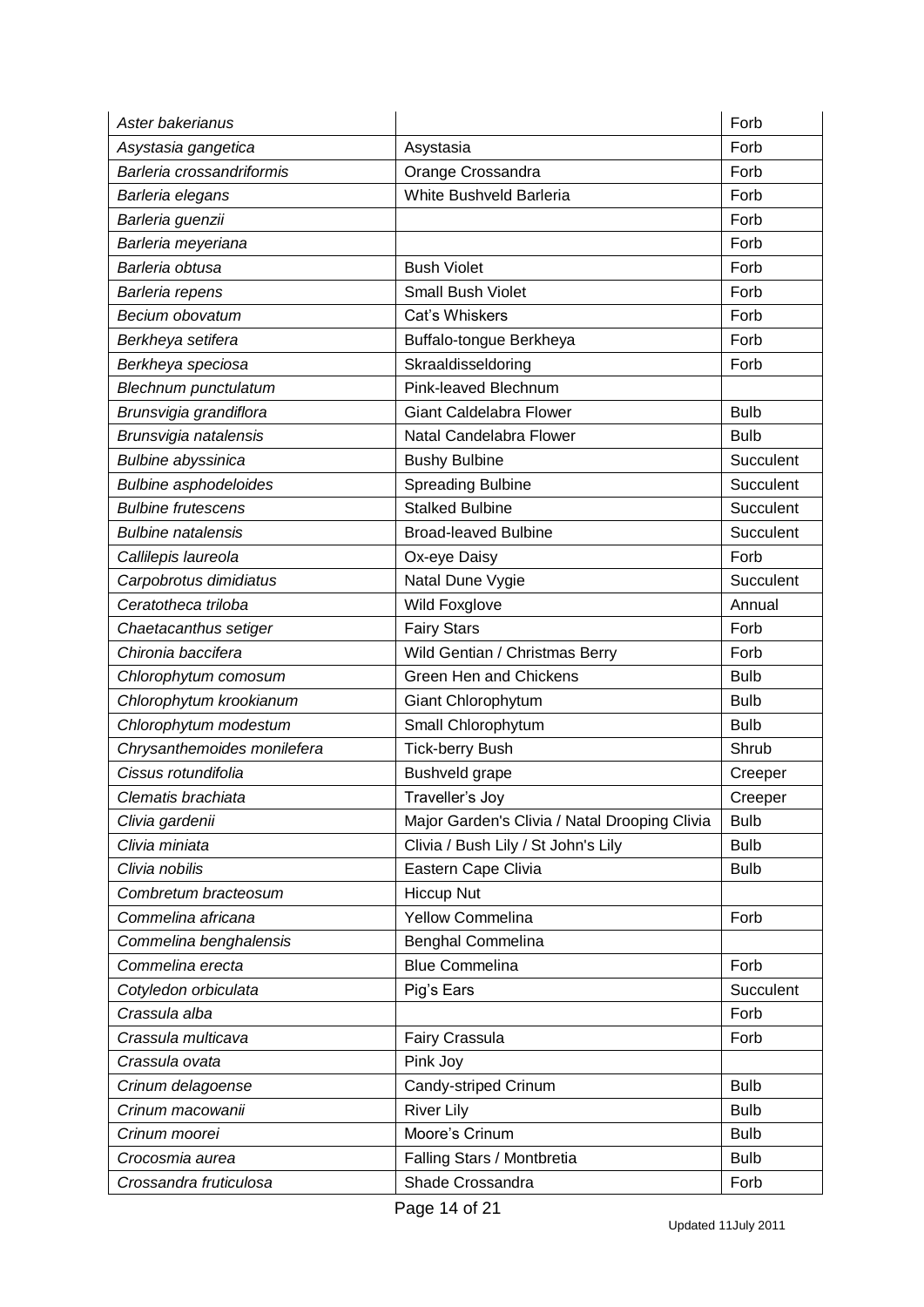| Crotolaria dura          | <b>Wild Lucerne</b>                                    | Shrub       |
|--------------------------|--------------------------------------------------------|-------------|
| Crotolaria globifera     | Round Pod Rattle Bush                                  | Shrub       |
| Crotolaria lanceolata    | <b>Twin-leaved Rattle Bush</b>                         | Shrub       |
| Crotolaria macrocarpa    | <b>Golden Birdflower</b>                               | Shrub       |
| Crotolaria natalensis    | <b>Forest Rattle Pod</b>                               | Shrub       |
| Cyanotis speciosa        | Doll's Powderpuff                                      |             |
| Cyperus albostriatus     | <b>Forest Star Sedge</b>                               | Sedge       |
| Cyphostemma hypoleucum   | Double-barrel Vine                                     | Creeper     |
| Cyphostemma natalitium   | <b>Tree Grape</b>                                      | Creeper     |
| Cyrtanthus breviflorus   | Yellow Fire Lily / Wild Crocus                         | <b>Bulb</b> |
| Cyrtanthus mackenii      | Ifafa Lily                                             | <b>Bulb</b> |
| Delosperma lineare       | Vygie                                                  | Succulent   |
| Delosperma subpetiolatum | <b>Trailing Vygie</b>                                  | Succulent   |
| Dierama argyreum         |                                                        | Forb        |
| Dierama latifolium       |                                                        |             |
| Dietes grandiflora       | Large Wild Iris / Fairy Iris                           | <b>Bulb</b> |
| Dietes flavida           | <b>Pale Yellow Dietes</b>                              | <b>Bulb</b> |
| Dietes iridioides        | <b>Wild Iris</b>                                       | <b>Bulb</b> |
| Dimorphotheca fruticosa  | <b>Creeping Marguerite</b>                             | Forb        |
| Dimorphotheca jucunda    | <b>Trailing Mauve Daisy</b>                            | Forb        |
| Drimiopsis maculata      | Spotted-leaved Drimiopsis / Green<br><b>Drimiopsis</b> | <b>Bulb</b> |
| Drimiopsis maxima        | Large-leaved Drimiopsis                                | <b>Bulb</b> |
| Eriosema psoraleoides    | <b>Yellow Seed</b>                                     |             |
| Eucomis autumnalis       | Common Pineapple Flower                                | <b>Bulb</b> |
| Eulophia speciosa        | Eulophia                                               | Orchid      |
| Eulophia streptopetala   | Twisted-petal Eulophia                                 | Orchid      |
| Felicia erigeroides      | Wild Michaelmas Daisy                                  | Forb        |
| Felicia filifolia        | Wild Aster / Fine-leaved Felicia                       | Forb        |
| Felicia muricata         | White Felicia                                          | Forb        |
| Gazania krebsiana        | Gazania                                                | Forb        |
| Gazania rigens           | <b>Trailing Gazania</b>                                | Forb        |
| Gladiolus dalenii        | Natal Lily / African Gladiolus                         | <b>Bulb</b> |
| Gloriosa superba         | Flame Lily                                             | <b>Bulb</b> |
| Gnidia anthylloides      | Brandbossie                                            | Forb        |
| Gnidia capitata          | Gifbossie                                              | Forb        |
| Gnidia splendens         | <b>Lesser Yellow Head</b>                              | Forb        |
| Gomphocarpus physocarpus | Milkweed                                               | Forb        |
| Haemanthus albiflos      | <b>White Paint Brush</b>                               | <b>Bulb</b> |
| Helichrysum cymosum      | <b>Gold Carpet</b>                                     | Forb        |
| Helichrysum herbaceum    | Monkey-tail Everlasting                                | Forb        |
| Helichrysum kraussii     | <b>Straw Everlasting</b>                               | Forb        |
| Helichrysum nudifolium   | Hottentot's Tea                                        | Forb        |
| Helichrysum pilosellum   |                                                        | Forb        |
| Heliophila rigidiuscula  | Grassland Blue Cross Flower / Blue Cress               | Forb        |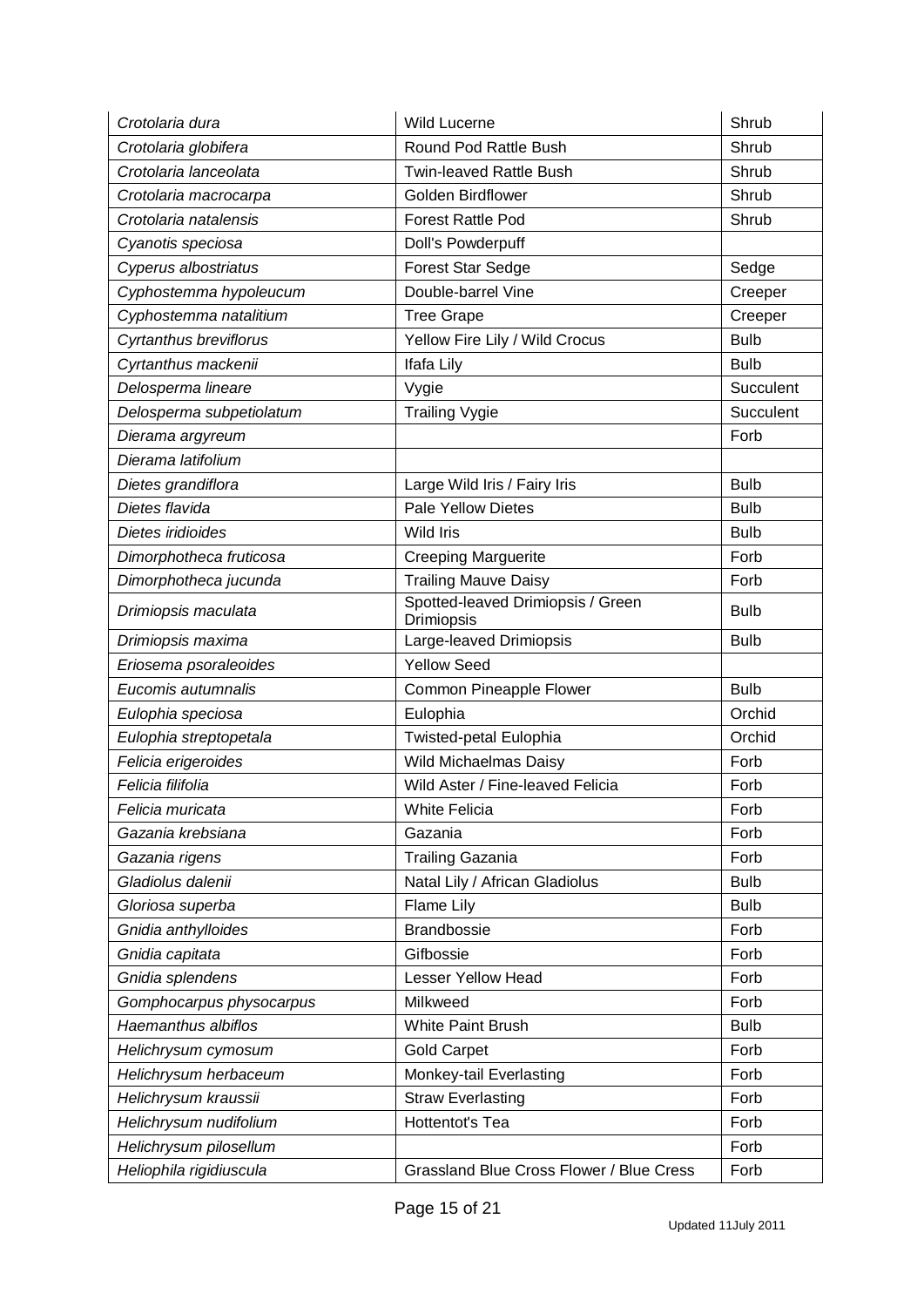| Hibiscus calyphyllus                      | Large Yellow Wild Hibiscus                    | Forb        |
|-------------------------------------------|-----------------------------------------------|-------------|
| <b>Hibiscus surattensis</b>               | <b>Prickly Wild Hibiscus</b>                  | Shrub       |
| Hypericum aethiopicum (subsp.<br>sonderi) | Small Hypericum                               | Shrub       |
| Hypericum lalandii                        | Spindly Hypericum / Laland's St Johns Wort    | Forb        |
| Hypoestes aristata                        | Ribbon Bush                                   | Forb        |
| Hypoestes forskaolii                      | White Ribbon Bush                             | Forb        |
| Hypoxis argentea                          | <b>Small Yellow Star-flower</b>               | <b>Bulb</b> |
| Hypoxis hemerocallidea                    | Star-flower                                   | <b>Bulb</b> |
| Hypoxis rigidula                          | Silver-leaved Star-flower                     | <b>Bulb</b> |
| Ipomoea pes-caprae                        | Dune Morning Glory                            | Forb        |
| Jasminum multipartitum                    | Common Wild Jasmine / Starry Wild<br>Jasmine  | Creeper     |
| Justicia betonica                         | Paper Plume                                   | Forb        |
| Justicia campylostemon                    | Honey Justicia                                | Forb        |
| Justicia flava                            | <b>Yellow Justicia</b>                        | Shrub       |
| Justicia petiolaris                       | <b>Blue Justicia</b>                          | Shrub       |
| Justicia protracta                        | Veld Justicia                                 | Forb        |
| Kalanchoe rotundifolia                    | Common Kalanchoe                              | Forb        |
| Kniphofia gracilis                        | <b>Graceful Poker</b>                         | <b>Bulb</b> |
| Kniphofia laxiflora                       | <b>Slender Poker</b>                          | <b>Bulb</b> |
| Kniphofia linearifolia                    | <b>Common Marsh Poker</b>                     | <b>Bulb</b> |
| Lantana rugosa                            | Bird's Brandy / Wild Grassland Lantana        | Shrub       |
| Ledebouria floribunda                     | Large Ledebouria                              | <b>Bulb</b> |
| Ledebouria revoluta                       | Common Ledebouria / Wavy-leaved<br>Ledebouria | <b>Bulb</b> |
| Ledebouria zebrina                        | Giant Ledebouria                              | <b>Bulb</b> |
| Leonotis dubia                            | <b>Forest Leonotis</b>                        | Shrub       |
| Leonotis leonorus                         | Wild Dagga                                    | Shrub       |
| Littonia modesta                          | <b>Climbing Bells</b>                         | <b>Bulb</b> |
| Lippia javanica                           | Lemon Bush / Fever Tea                        | Forb        |
| Ludwigia octovalvis                       | Shrubby Ludwigia                              | Forb        |
| Microglossa mespilifolia                  | <b>Trailing Daisy</b>                         | Creeper     |
| Microsorium scolopendrium                 | Dune Fern                                     | Forb        |
| Mitriostigma axillare                     | Small False Loquat                            | Shrub       |
| Muraltia lancifolia                       | Purple Heath                                  | Shrub       |
| Nemesia denticulata                       | Wild Nemesia                                  | Forb        |
| Neonotonia wightii                        | <b>Robust Pioneer Creeper</b>                 | Creeper     |
| Orthosiphon labiatus                      | <b>Shell Bush</b>                             | Shrub       |
| Othonna carnosa var carnosa               | Othonna                                       |             |
| Othonna natalensis                        | Geelbossie                                    | Shrub       |
| Pavonia columella                         | Pink Pavonia                                  | Shrub       |
| Pelargonium luridum                       | Stalk-flowered Pelargonium                    | Forb        |
| Pelargonium peltatum                      | Ivy-leaved Pelargonium                        |             |
| Pentas micrantha                          | <b>White Wild Pentas</b>                      | Shrub       |
| Pentanisia angustifolia                   | Broad-leaved Pentanisia                       | Forb        |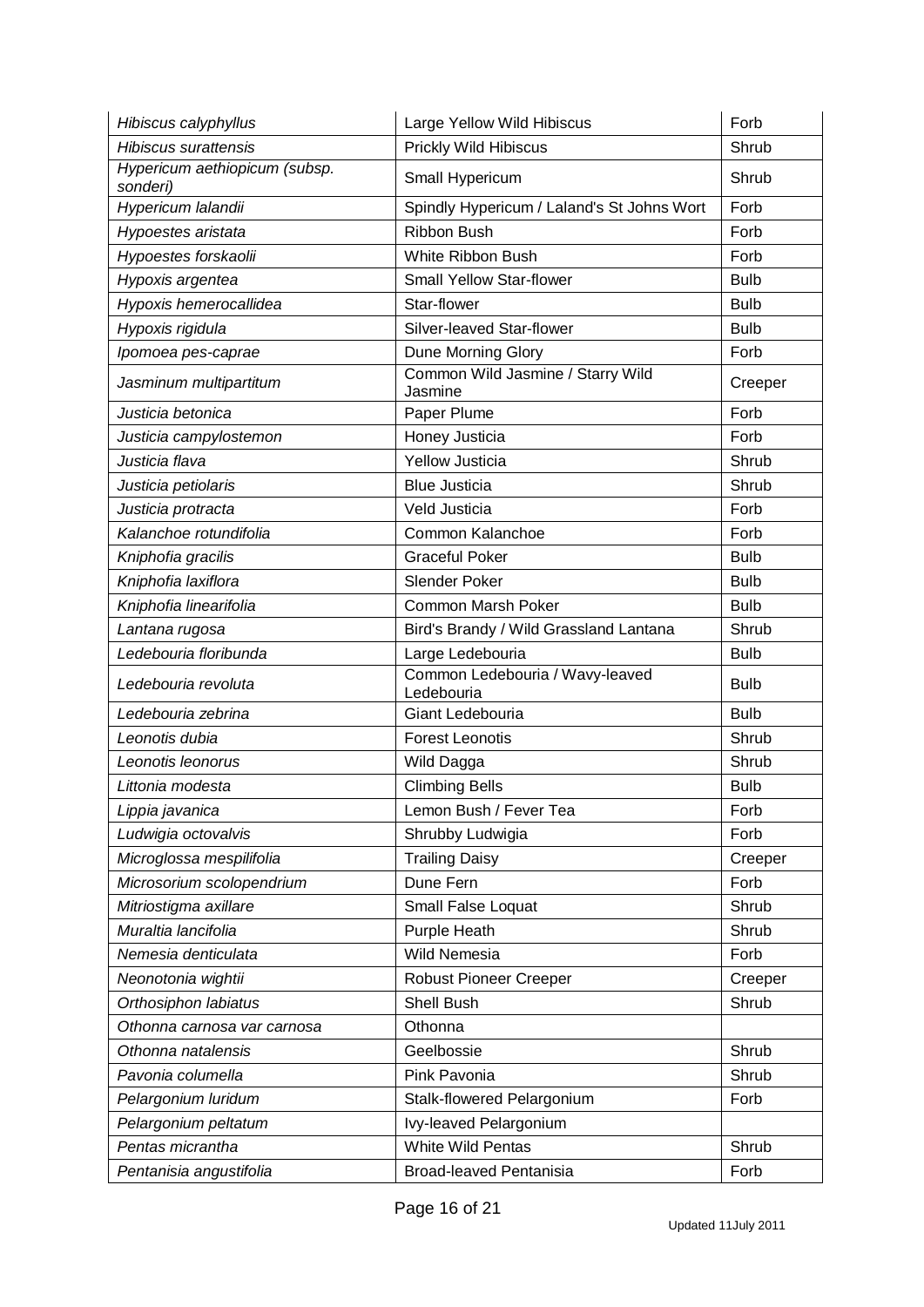| Peristrophe cernua                          | <b>False Buckwheat</b>                 | Forb        |
|---------------------------------------------|----------------------------------------|-------------|
| Phaulopsis imbricata                        |                                        | Forb        |
| Phymaspermum acerosum                       | <b>Geel Blombos</b>                    |             |
| Plectranthus aliciae/P.<br>madagascariensis | Madagascar Spurflower                  |             |
| Plectranthus ambiguus                       | Large-flowered Plectranthus            | Forb        |
| Plectranthus ciliatus                       | Speckled Spur-flower / White Wild Sage | Forb        |
| Plectranthus ecklonii                       | Large Spur-flower Bush                 | Forb        |
| <b>Plectranthus fruticosus</b>              | Forest Spur-flower                     | Forb        |
| Plectranthus hadiensis                      | Wild Purple Salvia                     | Forb        |
| Plectranthus laxiflorus                     | Citronella Spur-flower                 | Forb        |
| Plectranthus petiolaris                     | <b>Stalked Spur-flower</b>             | Forb        |
| Plectranthus saccatus                       | Stoep Jacaranda                        | Forb        |
| Plectranthus strigosus                      |                                        | Forb        |
| Plectranthus verticillatus                  | Money Plant                            | Forb        |
| Plectranthus zuluensis                      | Zulu Spur-flower                       | Forb        |
| Polygala fruticosa                          | Heart-leaved Polygala                  | Shrub       |
| Polygala hottentotta                        | Small Purple Broom                     | Shrub       |
| Polygala virgata                            | Purple Broom                           | Shrub       |
| Rhipsalis baccifera                         | Mistletoe Cactus / Hanging Wild Cactus |             |
| Ruellia cordata                             | <b>Veld Violet</b>                     | Forb        |
| Rumohra adianthiformis                      | Knysna Fern / Leather-leaf Fern        | Forb        |
| Ruttya ovata                                | Ruttya                                 | Forb        |
| Salacia kraussii                            |                                        | Forb        |
| Sandersonia aurantiaca                      | <b>Christmas Bells</b>                 | <b>Bulb</b> |
| Sansevieria concinna                        | Dune Forest Sansevieria                |             |
| Sansevieria hyacinthoides                   | Mother-in-law's Tongue                 |             |
| Scabiosa columbaria                         | Wild Scabiosa                          | Forb        |
| Scadoxus membranaceus                       | <b>Dwarf Paintbrush</b>                | <b>Bulb</b> |
| Scadoxus multiflorus (subs. multiflorus)    | Fire-ball Lily                         | <b>Bulb</b> |
| Scadoxus puniceus                           | Snake Lily / Blood Lily                | <b>Bulb</b> |
| Scilla natalensis                           | Large Blue Scilla                      | <b>Bulb</b> |
| Senecio deltoideus                          |                                        | Forb        |
| Senecio macroglossus                        | Flowering Ivy                          | Climber     |
| Senecio polyanthemoides                     |                                        | Forb        |
| Senecio tamoides                            | <b>Canary Creeper</b>                  |             |
| Solanum panduriforme                        | Bitter Apple / Poison Apple            | Shrub       |
| Sutera floribunda                           | Kerriebos                              | Forb        |
| Syncolostemon densiflorus                   | <b>Pink Plume</b>                      | Forb        |
| Tephrosia macropoda                         | Creeping Tephrosia                     | Forb        |
| Tephrosia polystachya                       | Pioneer Tephrosia                      | Shrub       |
| Tinospora caffra                            | Orange Grape Creeper                   | Creeper     |
| Thunbergia alata                            | <b>Black-eyed Susan</b>                | Creeper     |
| Thunbergia atriplicifolia                   | <b>Natal Primrose</b>                  | Forb        |
| Thunbergia natalensis                       | Natal Blue Bell / Dwarf Thunbergia     |             |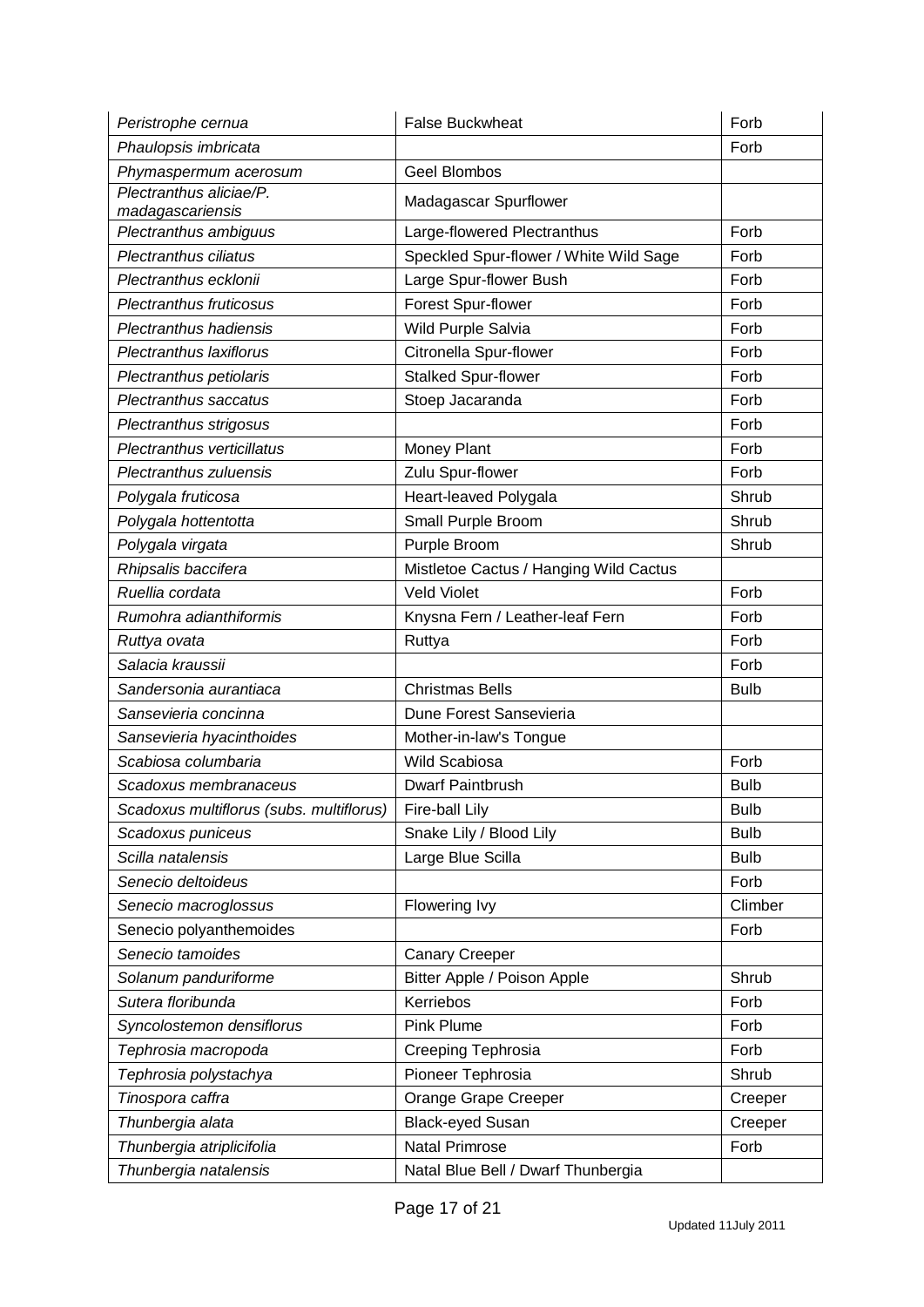| Tritonia lineata         | Pencilled Tritonia / Yellow Tritonia   | Forb        |
|--------------------------|----------------------------------------|-------------|
| Tulbaghia simmleri       | <b>Fragranced Wild Garlic</b>          | <b>Bulb</b> |
| Tulbaghia violacea       | <b>Wild Garlic</b>                     | <b>Bulb</b> |
| Vernonia angulifolia     | <b>Trailing Vernonia</b>               | Forb        |
| Vernonia capensis        | Cape Vernonia / Narrow-leaved Vernonia | Forb        |
| Vernonia hirsuta         | Quilted-leaved Vernonia                | Forb        |
| Vernonia natalensis      | Silver Vernonia                        | Forb        |
| Vernonia oligocephala    | Bicoloured-leaved Vernonia             | Forb        |
| Wahlenbergia grandiflora | <b>Giant Bell Flower</b>               | Forb        |
| Watsonia densiflora      | Natal Watsonia                         | <b>Bulb</b> |
| Zantedeschia aethiopica  | White Arum Lily                        | <b>Bulb</b> |

### 3.5 CYCADS:

| <b>SCIENTIFIC NAME</b>   | <b>COMMON NAME</b>              | <b>PLANT</b><br><b>TYPE</b> |
|--------------------------|---------------------------------|-----------------------------|
| Encephalartos ferox      | <b>Tongaland Cycad</b>          | Shrub                       |
| Encephalartos natalensis | Natal Cycad                     | Tree                        |
| Encephalartos villosus   | Poor Man's Cycad / Ground Cycad | Shrub                       |
| Stangeria eriopus        | Stangeria                       | Shrub                       |
| Lebomboensis             | Lebomboensis                    | Shrub                       |
| <b>Ghillinckii</b>       | Ghillinckii                     | Shrub                       |
| Ngoyanis                 | Ngoyanis                        | Shrub                       |
| Modjaji                  | Modjaji                         | Shrub                       |

# 3.6 LAWN GRASSES:

| <b>SCIENTIFIC NAME</b>  | <b>COMMON NAME</b>        | <b>PLANT</b><br><b>TYPE</b> |
|-------------------------|---------------------------|-----------------------------|
| Cynodon dactylon        | Couch Grass               | Lawn grass                  |
| Dactyloctenium australe | L.M. Grass                | Lawn grass                  |
| Stenotaphrum secundatum | <b>Buffalo Turf Grass</b> | Lawn grass                  |

### 3.7 FOREST UNDERSTOREY GRASSES:

| <b>SCIENTIFIC NAME</b>       | <b>COMMON NAME</b>                | <b>PLANT</b><br><b>TYPE</b> |
|------------------------------|-----------------------------------|-----------------------------|
| Digitaria diversinervis      |                                   | Grass                       |
| Oplismenus hirtellus         | <b>Basket Grass</b>               | Grass                       |
| Pseudochinolaena polystachya |                                   | Grass                       |
| Setaria megaphylla           | <b>Broad-leaved Bristle Grass</b> | Grass                       |

## 3.8 VELD GRASSES:

| <b>SCIENTIFIC NAME</b> | <b>COMMON NAME</b> | <b>PLANT</b><br><b>TYPE</b> |
|------------------------|--------------------|-----------------------------|
| Andropogon eucomus     | Snowflake Grass    | Grass                       |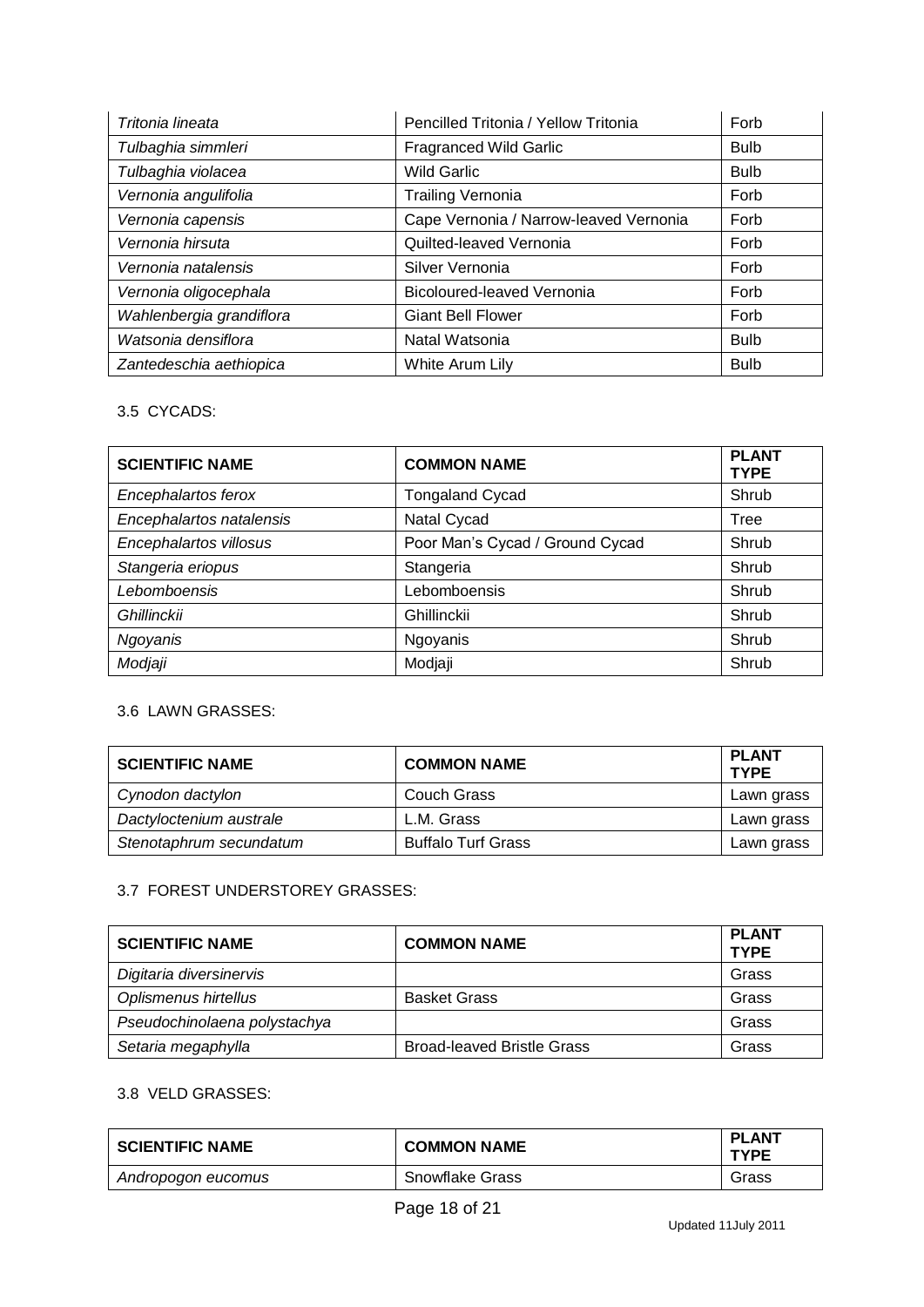| Aristida junciformis              | Gongoni Three-awn                    | Grass |
|-----------------------------------|--------------------------------------|-------|
| Cenchrus ciliaris                 | <b>Foxtail Buffalo Grass</b>         | Grass |
| Chloris gayana                    | <b>Rhodes Grass</b>                  | Grass |
| Ctenium concinnum                 | <b>Sickle Grass</b>                  | Grass |
| Cymbopogon excavatus              | <b>Broad-leaved Turpentine Grass</b> | Grass |
| Digitaria eriantha                | <b>Common Finger Grass</b>           | Grass |
| Eragrostis curvula                | <b>Weeping Love Grass</b>            | Grass |
| Eragrostis capensis               | <b>Heart-seed Love Grass</b>         | Grass |
| Eragrostis racemosa               | Narrow-heart Love Grass              | Grass |
| Eriochloa meyeriana               | <b>Black-footed Water Grass</b>      | Grass |
| Harpochloa falx                   | Caterpillar Grass                    | Grass |
| Hyparrhenia cymbaria              | <b>Boat Thatching Grass</b>          | Grass |
| Imperata cylindrica               | <b>Cottonwool Grass</b>              | Grass |
| Melinis repens                    | Natal Redtop                         | Grass |
| Panicum maximum                   | Guinea Grass                         | Grass |
| Panicum natalense                 | <b>Natal Panicum</b>                 | Grass |
| Setaria lindenbergiana            | <b>Mountain Bristle Grass</b>        | Grass |
| Setaria sphacelata (var. sericea) | <b>Golden Bristle Grass</b>          | Grass |
| Sporobolus africanus              | Rats-tail Dropseed Grass             | Grass |
| Sporobolus fimbriatus             | <b>Dropseed Grass</b>                | Grass |
| Themeda triandra                  | <b>Red Grass</b>                     | Grass |
| Tristachya leucothrix             | <b>Hairy Trident Grass</b>           | Grass |
| Urochloa mosambicensis            | <b>Bushveld Signal Grass</b>         | Grass |

# 3.9 WETLAND PLANTS:

| <b>SCIENTIFIC NAME</b>       | <b>COMMON NAME</b>                         | <b>PLANT</b><br><b>TYPE</b> |
|------------------------------|--------------------------------------------|-----------------------------|
| Adiantum capillus-veneris    | Maidenhair Fern                            | Marginal                    |
| Aponogeton junceus           | Aponogeton                                 | Marginal                    |
| Aspilia natalensis           | <b>Wild Creeping Sunflower</b>             | Marginal                    |
| Crassocephalum picridifolium |                                            | Forb                        |
| Cotula nigellifolia          | <b>Staggers Weed</b>                       | Forb                        |
| Cyathea dregei               | Common Tree Fern                           | Marginal                    |
| Cyperus denudatus            | <b>Winged Sedge</b>                        | Sedge                       |
| Cyperus dives                | <b>Giant Sedge</b>                         | Sedge                       |
| Cyperus latifolius           |                                            | Sedge                       |
| Cyperus laevigatus           |                                            | Sedge                       |
| Cyperus obtusiflorus         | <b>White-flowered Sedge</b>                | Sedge                       |
| Cyperus papyrus              | Papyrus                                    | Sedge                       |
| Cyperus prolifer             | <b>Dwarf Papyrus</b>                       | Sedge                       |
| Cyperus sphaerospermus       |                                            | Sedge                       |
| <b>Cyperus textiles</b>      | <b>Tall Star Sedge</b>                     | Sedge                       |
| Dissotis canescens           | Pink Marsh Dissotis / Pink Wild Tibouchina | Shrub                       |
| Dissotis princeps            | Purple Wild Tibouchina / Royal Dissotis    | Shrub                       |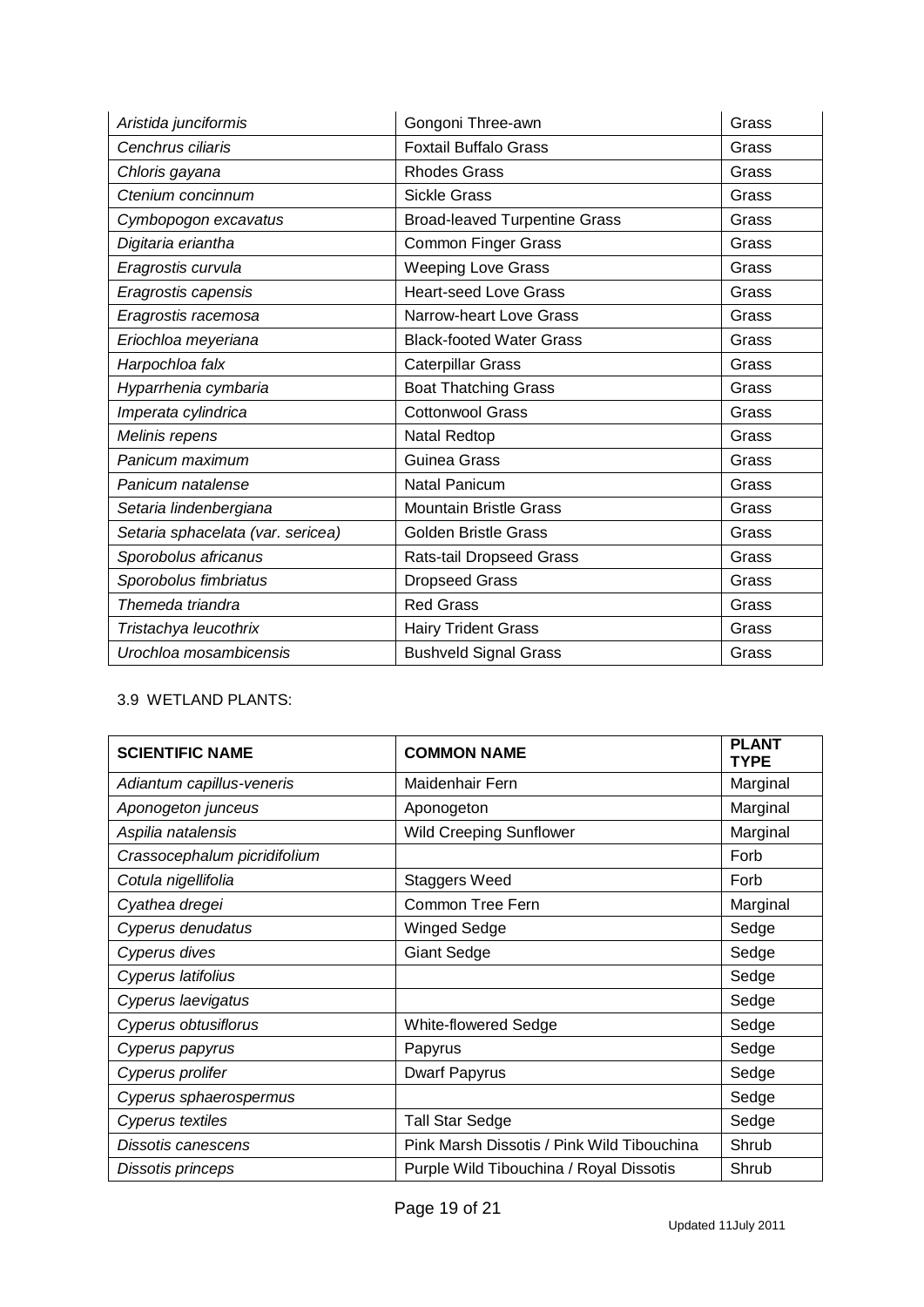| Gunnera perpensa                           | <b>Wild Rhubarb</b>                     | Marginal    |
|--------------------------------------------|-----------------------------------------|-------------|
| Impatiens hochstetteri                     | Common Wild Impatiens / Mauve Impatiens | Marginal    |
| Juncus effusus                             | Mat-rush                                | Marginal    |
| Juncus kraussii                            | <b>Matting Rush</b>                     | Marginal    |
| Juncus lomatophyllus                       | Leafy Juncus                            | Marginal    |
| Kniphofia tysonii                          |                                         | <b>Bulb</b> |
| Laportea peduncularis                      | <b>River Nettle</b>                     | Marginal    |
| Ludwigia octovalvis                        | Shrubby Ludwigia                        | Shrub       |
| Ludwigia stolonifera                       | Creeping Ludwigia                       | Shrub       |
| Mariscus macrocarpus                       |                                         | Sedge       |
| Mariscus solidus                           |                                         | Sedge       |
| Nesaea radicans                            | Marsh Nesaea                            | Marginal    |
| Nymphaea nouchali                          | <b>Blue Waterlily</b>                   | Aquatic     |
| Nymphoides indica (subsp.<br>occidentalis) | White Water Lily                        | Aquatic     |
| Nymphoides thunbergiana                    | Small Yellow Water Lily                 | Aquatic     |
| Persicaria serrulata                       | Knotweed                                | Marginal    |
| Phragmites australis                       | Common reed                             | Reed        |
| Potamogeton crispus                        | Wavy-leaved pondweed                    | Marginal    |
| Potamogeton schweinfurthii                 |                                         | Marginal    |
| Potamogeton thunbergii                     | Broad-leaved pondweed                   | Marginal    |
| Pteris vittata                             | <b>Banded Fern</b>                      | Marginal    |
| Pycnostachys reticulata                    | Slender Pycnostachys                    | Marginal    |
| Ranunculus multifidus                      | Common buttercup                        | Forb        |
| Sebaea sedoides                            |                                         | Marginal    |
| Thelypteris dentata                        | <b>Toothed Fern</b>                     | Marginal    |
| Trapa natans                               | <b>Water Chestnut</b>                   | Aquatic     |
| Typha capensis                             | <b>Bulrush</b>                          | <b>Bulb</b> |
| Zantedeschia aethiopica                    | White Arum Lily                         | <b>Bulb</b> |

# 3.10 ANNUALS

| <b>SCIENTIFIC NAME</b>      | <b>COMMON NAME</b>                       | <b>PLANT</b><br><b>TYPE</b> |
|-----------------------------|------------------------------------------|-----------------------------|
| Anchusa capensis            | Forget-me-not                            | Annual                      |
| Arctotis fastuosa           | Marigold                                 | Annual                      |
| Ceratotheca triloba         | <b>Wild Foxglove</b>                     | Annual                      |
| Dimorphotheca species       | <b>African Daisy</b>                     | Annual                      |
| Dorotheanthus bellidiformis | Mesembryanthemum / Livingstone Daisy     | Annual                      |
| Gazania x hybrids           | Gazania                                  | Annual                      |
| Lobelia erinus              | Edging Lobelia                           | Annual                      |
| Nemesia strumosa hybrids    | Nemesias                                 | Annual                      |
| Senecio elegans             | <b>Wild Cineraria</b>                    | Annual                      |
| Senecio madagascariensis    |                                          | Annual                      |
| Sebaea grandis              | Large-flowered Sebaea / Primrose Gentian | Annual                      |
| Ursinia calenduliflora      | Marigold                                 | Annual                      |